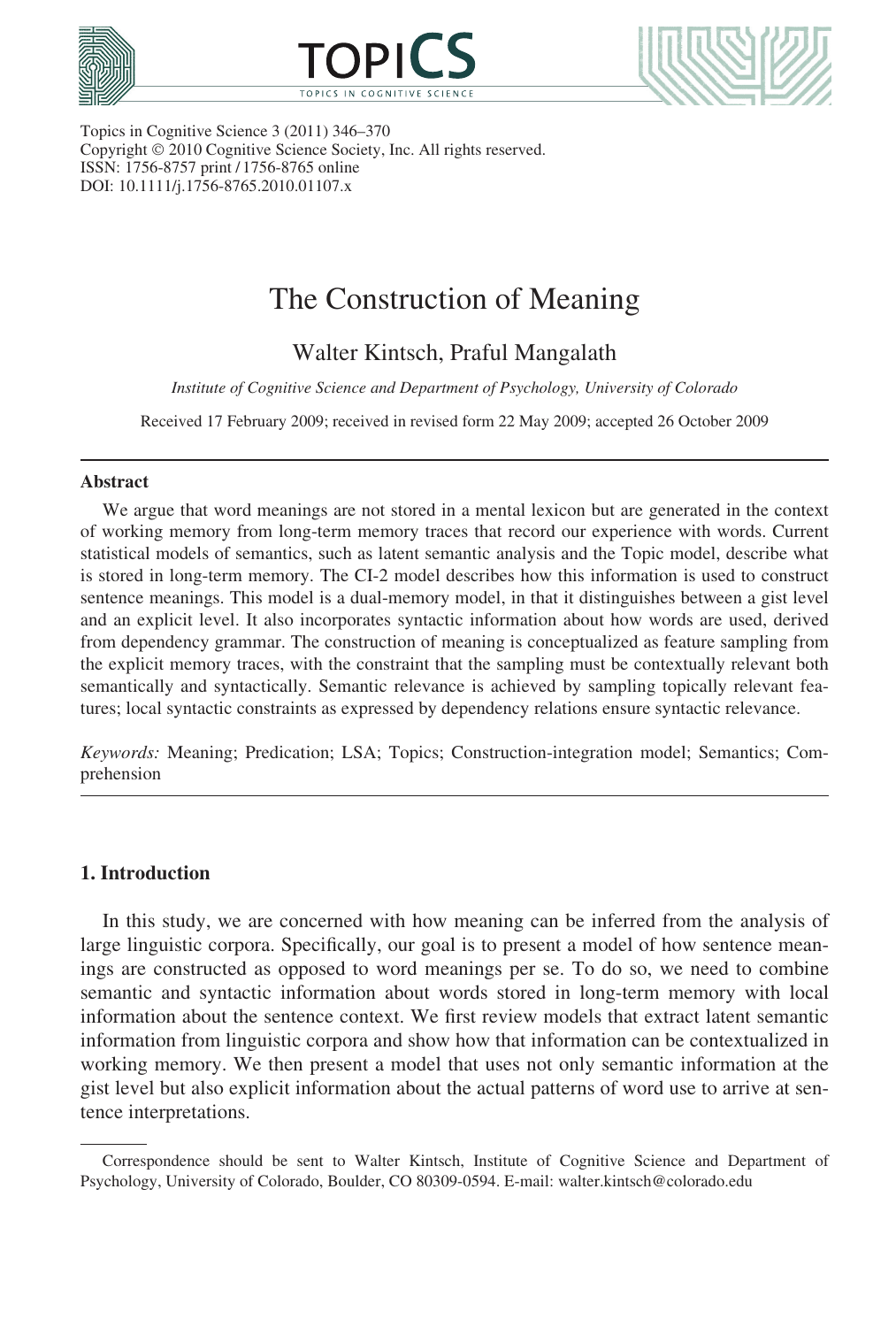It has long been recognized that word meanings cannot just be accessed fullblown from a mental lexicon. For example, a well-known study by Barclay, Bransford, Franks, McCarrell, and Nitsch (1974) showed that pianos are heavy in the context of moving furniture, but that they are *musical* in the context of *Arthur Rubenstein*. Findings like these have put into question the notion that meanings of words, however they are represented (via semantic features, networks, etc.), are stored ready-made in the mental lexicon from which they are retrieved as needed. Rather, it appears that meanings are generated when a word is recognized in interaction with its context (Barsalou, 1987). Indeed, there seems to be no fixed number of meanings or senses of a word; new ones may be constructed as needed (Balota, 1990). Furthermore, if meanings were prestored, then memory theory would have difficulty explaining how the right meaning and sense of a word could be retrieved quickly and efficiently in context (Klein & Murphy, 2001). Problems such as these have led many researchers to reject the idea of a mental lexicon in favor of the claim that meaning is contextually constructed. Such a view seems necessary to account for the richness of meaning and its emergent character. The question is: How does one model the emergence of meaning in context?

There are various ways to approach this problem (e.g., Elman, 2009). We focus here on statistical methods to infer meaning from the analysis of a large linguistic corpus. Such models are able to represent human meaning on a realistically large scale, and do so without hand coding. For example, latent semantic analysis (LSA; Landauer & Dumais, 1997) extracts from a large corpus of texts a representation of a word's meaning as a decontextualized summary of all the experiences the system has had with that word. The representation of a word reflects the structure of the (linguistic) environment of that word. Thus, machinelearning models like LSA attempt to understand semantic structure by understanding the structure of the environment in which words have been used. By analyzing a large number of texts produced by people, these models infer how meaning is represented in the minds of the persons who produced these texts.

There are two factors that make models like LSA attractive: One is scale, because an accurate model of something as complex as human meaning requires a great deal of information—the model must be exposed to roughly the same amount of text as people encounter if it is to match their semantic knowledge; the other is representativeness. By analyzing an authentic linguistic corpus that is reasonably representative for a particular language user population, one ensures that the map of meaning that is being constructed is unbiased, thereby emphasizing those aspects of language that are relevant and important in actual language use.

Latent semantic analysis and the other models discussed below abstract from a corpus a blueprint for the generation of meaning—not a word's meaning itself. We argue for a generative<sup>1</sup> model of meaning that distinguishes between decontextualized representations that are stored in long-term memory and the meaning that emerges in working memory when these representations are used in context. Thus, the generative model of meaning that is the focus of this paper has two components: the abstraction of a semantic representation from a linguistic corpus, and the use of that representation to create contextually appropriate meanings in working memory.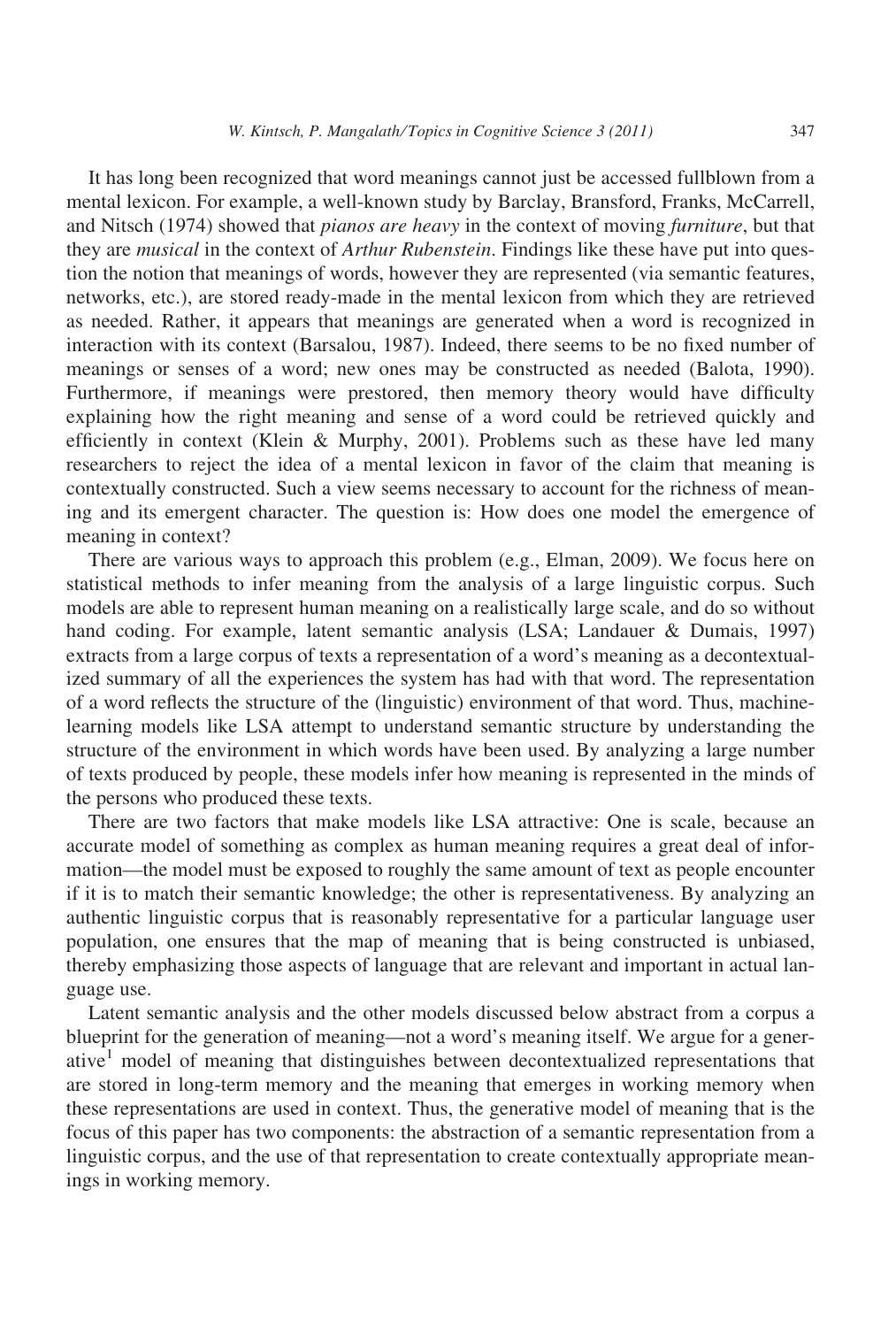Long-term memory does not store the full meaning of a word, but rather stores a decontextualized record of experiences with a particular word. Meaning needs to be constructed in context, as suggested by Barclay et al.'s *piano* example. The record of a lifetime's encounter with words is stored in long-term memory in a structured, wellorganized way, for example, as a high-dimensional semantic space in the LSA model. This semantic space serves as a retrieval structure in the sense of Ericsson and Kintsch (1995). For a given word, rapid, automatic access is obtained to related information in long-term memory via this retrieval structure. But not all information about a word that has been stored is relevant at any given time. The context in which the word appears determines what is relevant. Thus, what we know about *pianos* (long-term memory structure) and the context (furniture or music) creates a trace in long-term working memory that makes available the information about pianos that is relevant in the particular context of use. From this information, the contextual meaning of *piano* is constructed. Meaning, in this view, is rich and forever varied: Every time a word is used in a new context, a different meaning will be constructed. While the difference in meaning might only be slight at times, it will be significantly varied at others (as when a word is used metaphorically). Recent semantic models such as the Topic model (Griffiths & Steyvers, 2004; Griffiths, Steyvers, & Tenenbaum, 2007; Steyvers & Griffiths, 2007) derive long-term traces that explicitly allow meaning to be contextualized. We use insights from their work to construct a model for sentence interpretation that includes syntactic information. We discuss below how sentence meaning is constructed in working memory. But first we review several alternative models that describe how lexical information can be represented in long-term memory.

#### 2. The representation of semantic knowledge in long-term memory

For a large class of cases—though not for all—in which we employ the word ''meaning'' it can be defined thus: the meaning of a word is its use in language.

—Wittgenstein (1953)

A word is characterized by the company it keeps.

—Firth (1957)

Language is a system of interdependent terms in which the value of each term results solely from the simultaneous presence of the others.

—Saussure (1915)

One way to define the meaning of a word is through its use, that is, the company it keeps with other words in the language. The idea is not new, as suggested by the quotations above. However, the development of modern machine learning algorithms was necessary in order to automatically extract word meanings from a linguistic corpus that represent the way words are used in the language.<sup>2</sup>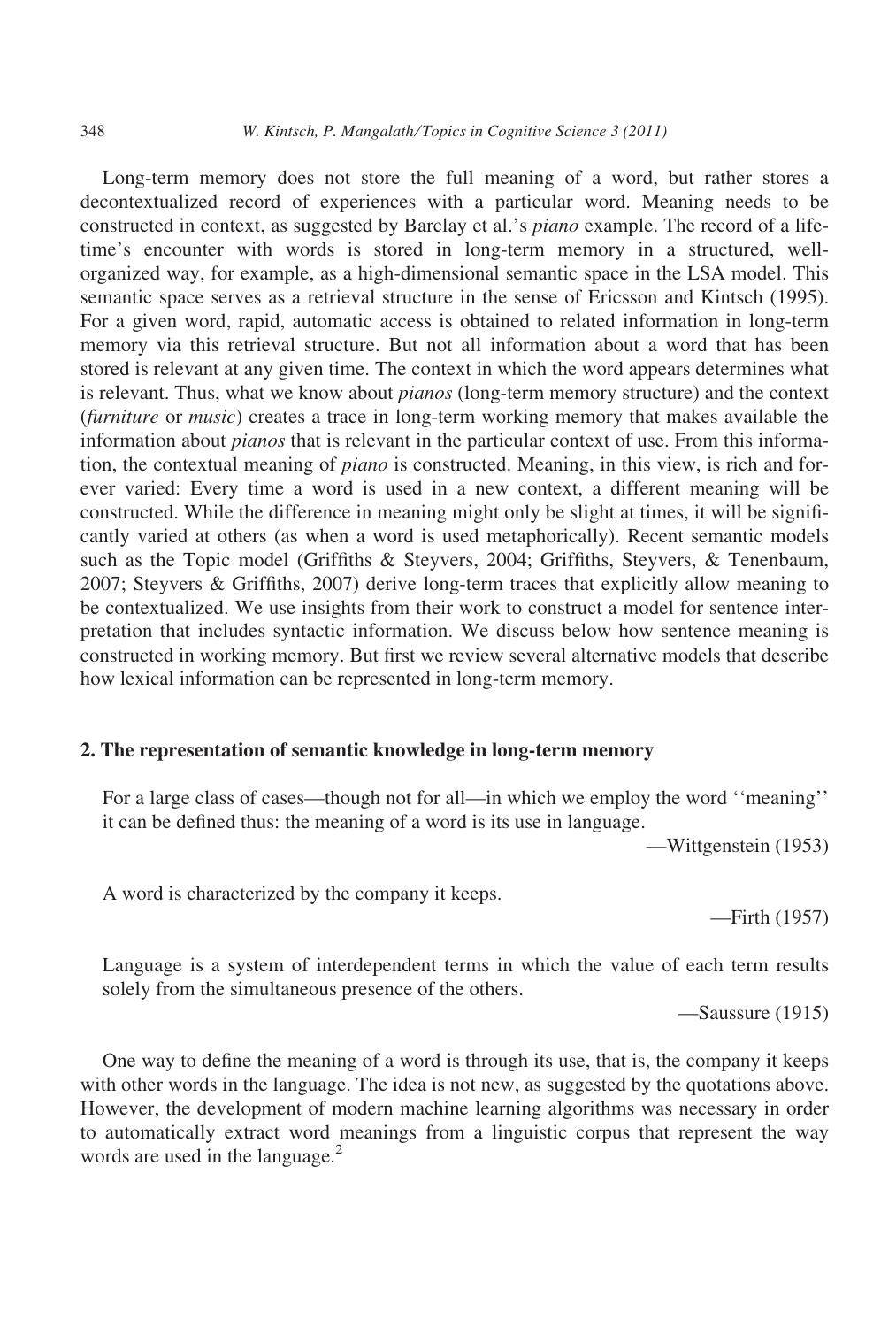There are various ways to construct such representations. Typically, the input consists of a large linguistic corpus, which is representative of the tasks the system will be used to model. An example would be the TASA corpus consisting of texts a typical American high-school student might have read by the time he or she graduates (see Quesada, 2007, for more detail). The TASA corpus comprises 11m word tokens, consisting of about 90k different words organized in 44k documents. The corpus is analyzed into a word-by-document matrix, the entries of which are the frequencies with which each of the words appears in each document. Obviously, most of the entries in this huge matrix are 0; that is, the matrix is very sparse. From this co-occurrence information, the semantic structure of word meanings is inferred. The inference process typically involves a drastic reduction in the dimensionality of the word-by-document matrix. The reduced matrix is no longer sparse, and this process of generalization allows semantic similarity estimates between all the words in the corpus. We can now compute the semantic distance between two words that have never co-occurred in the corpus. At the same time, dimension reduction also is a process of abstraction: Inessential information in the original co-occurrence matrix has been discarded in favor of what is generalizable and semantically relevant.

In LSA (Landauer & Dumais, 1997; Martin & Berry, 2007), dimension reduction is achieved by decomposing the co-occurrence matrix via singular value decomposition and selecting the 300 or so dimensions that are most important semantically. A word is represented by a vector of 300 numbers that are meaningless by themselves but which make it possible to compute the semantic similarity between any pair of words. Locating each word in the 300-dimension semantic space with respect to every other word in the semantic space specifies its meaning via its relationship to other words. Furthermore, vectors in the same semantic space can be computed that represent the meaning of phrases, sentences, or whole texts, based on the assumption that the meaning of a text is the sum of the word vectors in the text. Thus, semantic distance estimates can be readily obtained for any pair of words or texts, regardless of whether they have ever been observed together. This feature makes LSA extremely useful and has made possible a wide range of successful applications, both for simulating psycholinguistic data and for a variety of practical applications (Landauer, McNamara, Dennis, and Kintsch, 2007; http://lsa.colorado.edu).

The Topic model (Griffiths & Steyvers, 2004; Griffiths et al., 2007; Steyvers & Griffiths, 2007) represents the gist of a document as a distribution over latent variables called topics. A topic is a probability distribution over words. Documents are generated by choosing words from the distribution of words associated with the topics that represent a document. First a topic is sampled from the set of topics that represents the gist of a document, and then a word is sampled from the probability distribution of words for that topic. This generative procedure is reversed to infer the distribution of topics for the documents in a corpus and the distribution of words for topics.

Topics are frequently individually interpretable. For instance, Griffiths et al. (2007) find a ''printing'' topic characterized by words like printing, paper, press, type, process, ink, etc., and an ''experiment'' topic characterized by hypothesis, experiment, scientific, observation, test, and so on. Different senses or meanings of a word may be assigned to different topics.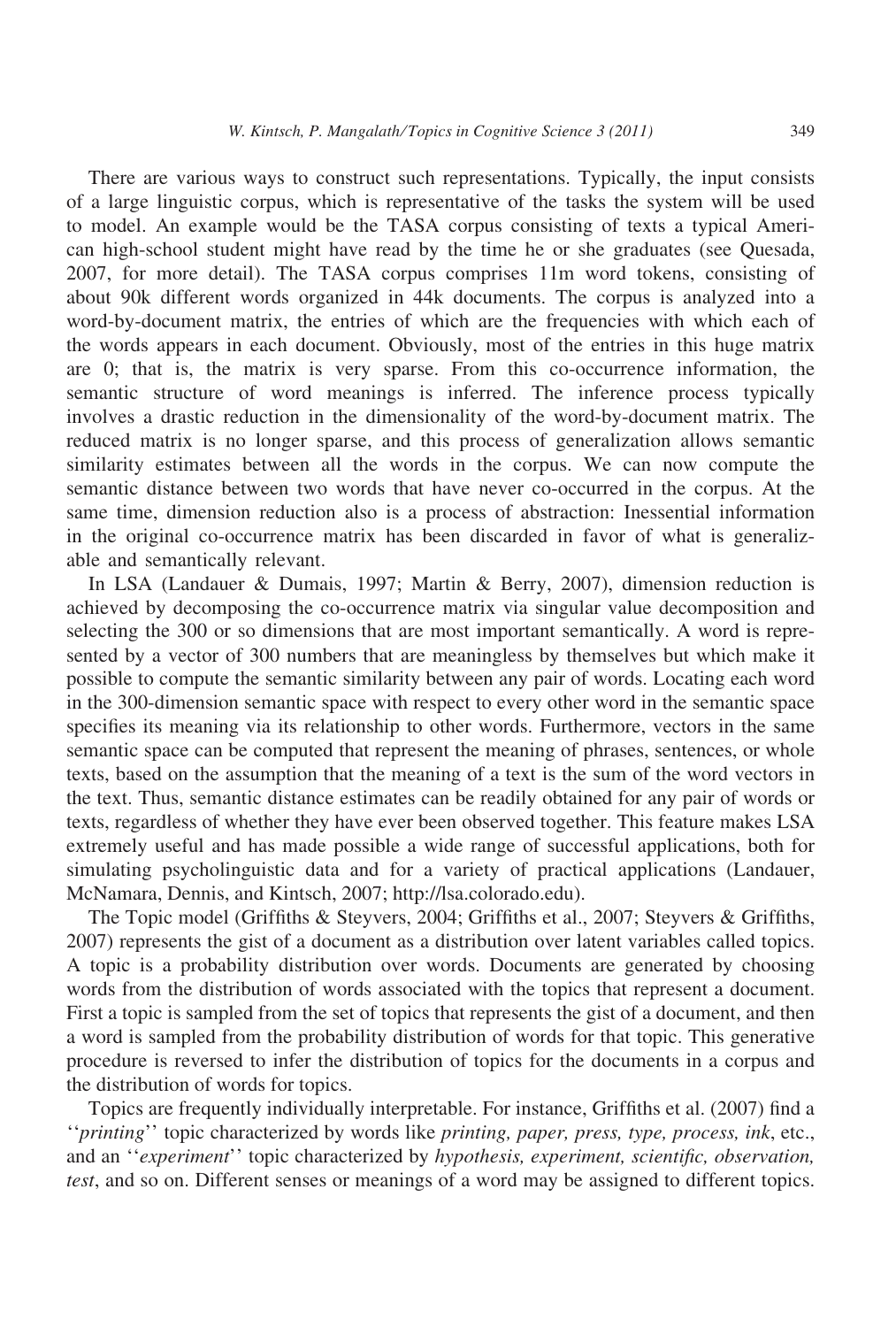Thus, the word *play* has a high probability not only for the *theater* topic but also for the sports topic.

In Table 1, the 20 nearest neighbors of the word *play* are shown both for LSA and the Topic model. To find the nearest neighbors in LSA, the cosines between *play* and all the words in the corpus are computed and the 20 words with the highest cosine are chosen. Words that appeared fewer than 10 times in the corpus were excluded from the LSA as well as Topic computations in order to reduce noise. The 20 words that have the highest conditional probability in the Topic analysis of the TASA corpus given *play* are also shown in Table 1. The two sets of words are obviously related: Six of the words are in common. The LSA neighbors appear to fall into two clusters, corresponding to the *theater* sense of *play* and the *sports* sense. The Topic model yields three clusters: The *theater* and *sport* senses, like LSA; but also a children-play sense, containing words like children, friends, and toys. (These words are, of course, also strongly related to *play* in LSA; they just do not make the top 20).

Latent semantic analysis and the Topic model are by no means the only ways to infer semantic structure from a linguistic corpus. Quite a different approach has been taken in the BEAGLE model of Jones and Mewhort (2007) who model word meaning as a composite distributed representation by coding word co-occurrences across millions of sentences in a corpus into a single holographic vector per word. This vector stores a word's history of co-occurrence and usage in sentences similar to Murdock's (1982) model of episodic

| 20 Nearest Neighbors by<br>LSA cosine | 20 Nearest Neighbors by<br><b>Conditional Probability</b> |
|---------------------------------------|-----------------------------------------------------------|
| play                                  | play                                                      |
| playing                               | game                                                      |
|                                       |                                                           |
| played                                | playing                                                   |
| kickball                              | played                                                    |
| plays                                 | fun                                                       |
| games                                 | games                                                     |
| game                                  | pat                                                       |
| volleyball                            | children                                                  |
| fun                                   | ball                                                      |
| golf                                  | role                                                      |
| costumes                              | plays                                                     |
| actor                                 | important                                                 |
| rehearsals                            | music                                                     |
| actors                                | mart                                                      |
| drama                                 | run                                                       |
| comedy                                | friends                                                   |
| baseball                              | lot                                                       |
| tennis                                | stage                                                     |
| theater                               | toys                                                      |
| checkers                              | team                                                      |

The 20 nearest neighbors of *play* in LSA and the Topic model

LSA, latent sementic analysis.

Table 1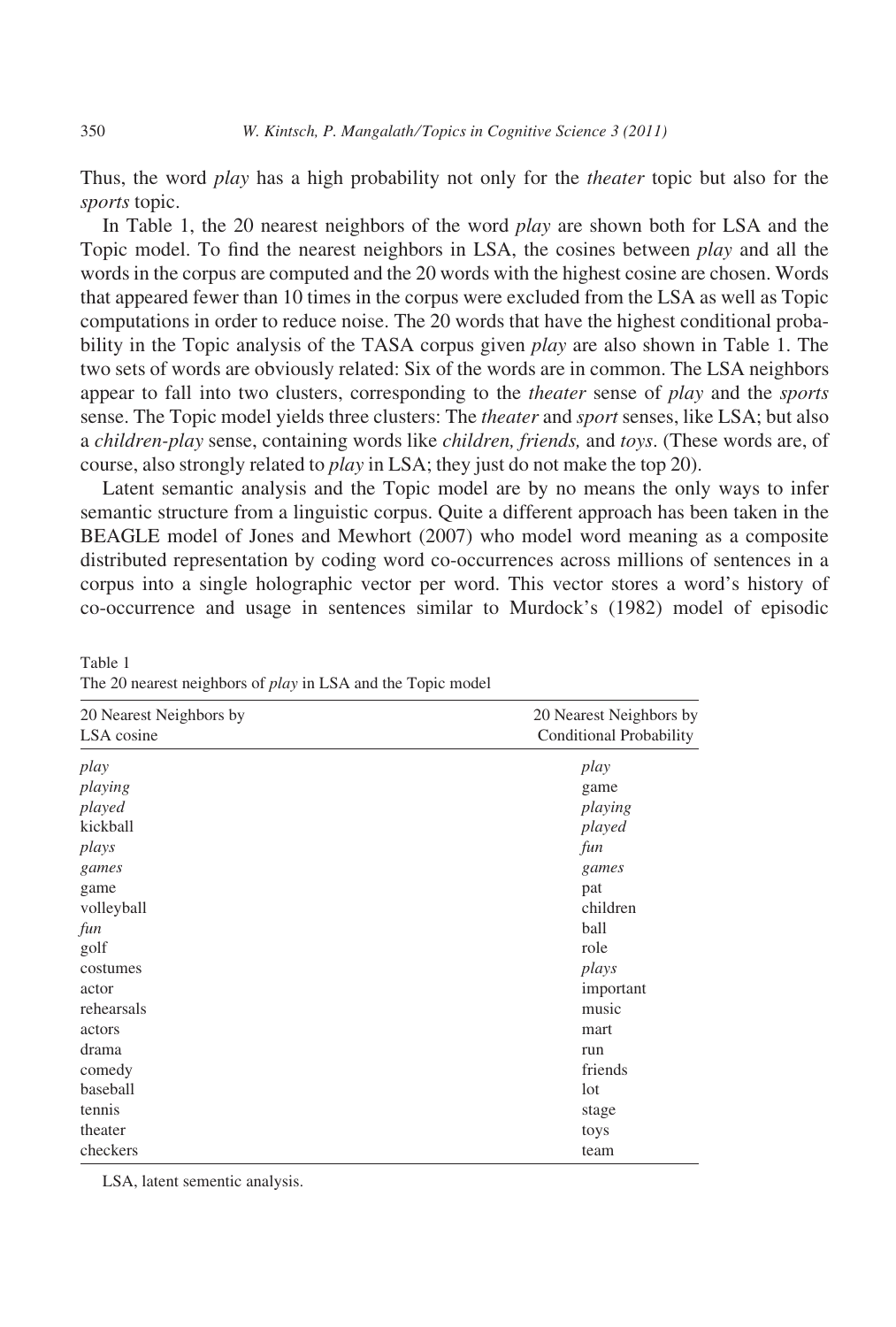memory for word lists. Jones and Mewhort simulate a wide range of psycholinguistic data with their Holograph model.

Kwantes (2005) proposes a context model of semantic memory which assumes that what is stored is basically a document-by-term matrix as in LSA, but then does not use dimension reduction to compute the vector representing a word but a resonance process modeled after the episodic memory model of Hintzman (1984). A few illustrations are given that demonstrate the ability of this model to simulate human semantic judgments.

In the Hyperspace Analogue to Language (HAL) model of Burgess and Lund (2000), a semantic representation is constructed by moving an n-word window across a text and recording the number of words separating any two words in the window. This procedure essentially weights co-occurrence frequencies by their distance. Unlike most of the methods described above, it does not involve dimension reduction.

Note the diverse origins of these models. LSA has its roots in the literature on information retrieval. The Topic model comes from Bayesian statistics. The other two approaches mentioned here are semantic memory counterparts of well-established episodic memory models: Jones and Mewhort's holographic model extends Murdock (1982), and Kwantes elaborates Hintzman (1984). Murdock and Hintzman make very different assumptions about the nature of memory—a single holographic trace for Murdock versus multiple traces for Hintzman. It is interesting that both approaches could be extended to semantic memory, suggesting that episodic and semantic memory may differ not so much in their architecture, but more in the nature of what is being stored.

The corpus that is the input to whatever analysis is performed determines the nature of the representation obtained. The TASA corpus, for instance, corresponds roughly to texts a high-school graduate might have read. That is, it serves well to simulate students at that level. But if one wants to analyze texts requiring specialized knowledge, a corpus representative of that knowledge would have to be analyzed. Such a corpus would have to be of a sufficient size to yield reliable results (see Quesada, 2007).

Thus, there are many methods to extract, without supervision, a semantic representation from a linguistic corpus. The question which of the current models is best has no straightforward answers. They all produce qualitatively similar results, but they are not equivalent. Depending on the task at hand, some models may be more suited than others. For instance, conditional probabilities in the Topic model can capture some of the asymmetries present in human similarity judgments and association data, which the distance measure used in LSA cannot (Griffiths et al., 2007). The holograph model yields data on the growth of concepts as it is exposed to more and more texts, which is not possible with LSA (Jones & Mewhort, 2007). On the other hand, LSA has been the most successful model for representing text meanings for essay grading (Landauer, Laham, & Foltz, 2003) and summary writing (Kintsch, Caccamise, Franzke, Johnson, & Dooley, 2007). Thus, while particular models might be better suited to certain functions, they all get at a common core of meaning by extracting semantic information from the co-occurrences of words in documents or sentences. However, there is more information in a corpus than that—specifically, information about word order and syntactic structure. Taking into account these additional sources of information makes a whole lot of difference. We shall describe two such approaches, one using word order and the other using syntax.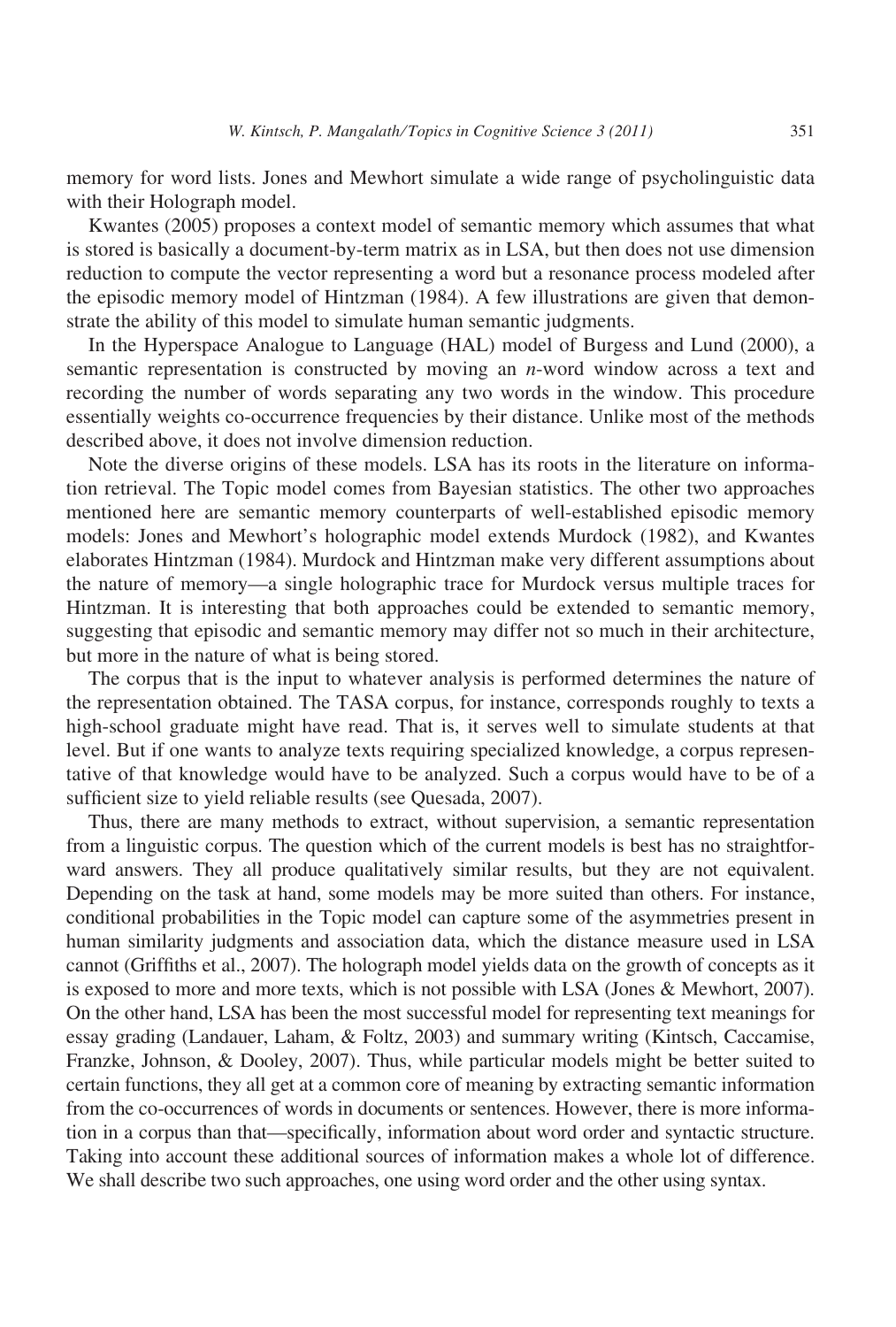The holograph model of Jones and Mewhort (2007) already mentioned is capable of taking into account word order information, in addition to co-occurrence information. Jones and Mewhort use order-sensitive, circular convolution to encode the order in which words occur in sentences. Thus, their model distinguishes between two kinds of information, like Murdock's episodic memory model: item information—which words are used with which other words in the language—and order information, which encodes some basic syntactic information. The model therefore can relate words either semantically (like LSA) or syntactically (clustering by parts of speech, for instance). This dual ability greatly extends the scope of phenomena that can be accounted for by statistical models of meaning. Jones, Kintsch, and Mewhort (2006) have compared the ability of the holograph model, HAL, and LSA to account for a variety of semantic, associative, and mediated priming results. They demonstrate that both word context and word order information are necessary to explain the human data.

Another source of information in a corpus is provided by the syntactic structure of sentences. While word order, especially in a language like English, can be considered an approximation to syntax, there is more to syntax than just that. Statistical models of semantics can exploit this additional information. A model that successfully extracts information about syntactic patterns as well as semantic information from a linguistic corpus is the Syntagmatic-Paradigmatic (SP) model of Dennis (2005). The SP-model is a memory model with a long-term memory that consists of all traces of sentences that have been experienced. It analyzes these traces for their sequential and relational structures. Syntactic information is captured by syntagmatic associations: The model notes which words follow each other (e.g., drive-fast, deep-water). Semantic information is captured by paradigmatic associations: words that are used in the same slot in different sentences (e.g., *fast-slow, deep-shallow*). Combining sequential and relational processing in this way enables the SP model to capture the propositional content of a sentence. Hence, the model can answer questions that depend upon that understanding. For instance, after processing a set of articles on professional tennis, the model performed quite well when asked questions about who won a particular match—but only if the relational and sequential information were combined. After sequential processing, the model answered with some player's name, but only 8% of the time with the correct name, because although it knew that a player's name was required, it was not aware of who played against whom, and who won and who lost. When it was given that information—the relational or paradigmatic associations—the percentage of correct answers rose to 67%.

Being able to register propositional content has important consequences for inferencing. In the following example from Dennis and Kintsch (2008), the SP-model offers a compelling account of what has been called inference by coincidence: Given the sentence ''Charlie bought the lemonade from Lucy," people know right away that "Lucy sold the lemonade to Charlie'' and that "Charlie owns the lemonade." According to the SP-model, this is not because an explicit inference has been made; rather, it is a direct consequence of understanding that sentence: Understanding a sentence means aligning it with similar sentences that are retrieved from long-term memory. Thus, the Charlie sentence will be aligned with a set of sequential memory traces of the form A buy B from C where A is a set of buyers, B is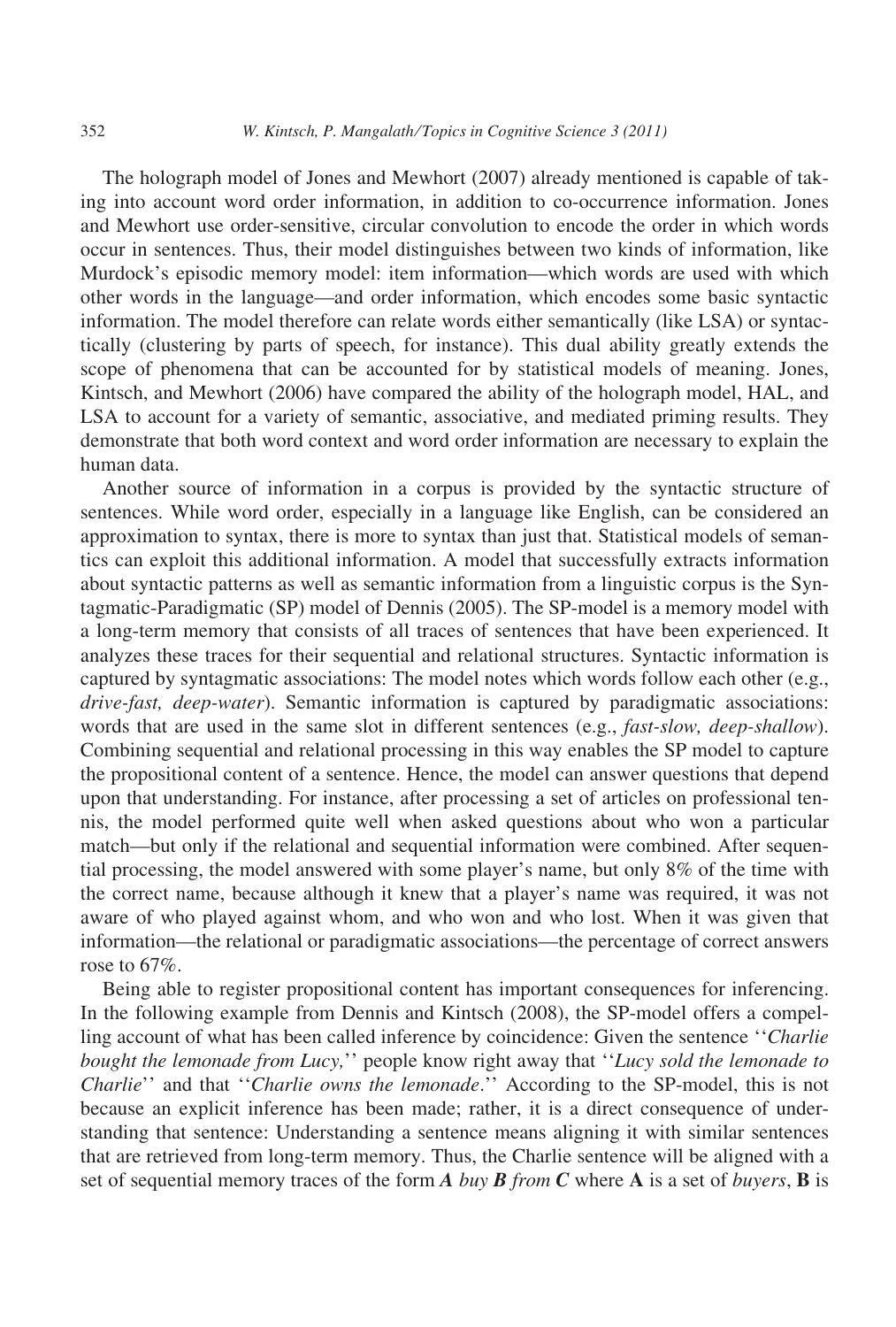a set of *objects bought and sold*, and  $C$  is a set of *sellers*. Since the same sets also appear in sequential traces of the form  $C$  sells  $B$  to  $A$ , and  $A$  owns  $B$ , the model knows that Charlie belongs to the set of what we call buyers and owners. Note that sets of words like A are extensionally defined as the words that fit into a particular slot: A list of words is generated that are the Agents of buy, or the Objects, but semantic roles are not explicitly labeled.

Thus, while the differences between the various bag-of-words models we have discussed are relatively superficial, taking into account word order information or syntactic structure allows statistical models to account for a whole new range of psycholinguistic phenomena at an almost human-like scale. The great strength of all of these models is that they are not toy models and do not depend on hand coding, but nevertheless allow us to model many significant aspects of how people use their language. But do the representations they generate really reflect the meaning of words as that term is commonly understood? These models all decontextualize meaning—they abstract a semantic representation from a large corpus that summarizes the information in the corpus about how that word has been used in the context of other words. But words mean different things in different contexts, often totally different things, as in the case of homonyms. Even words that have only one meaning have different senses when used in different contexts. Meaning, one can argue, is always contextual. Words do not have meaning, but are clues to meaning (Rumelhart, 1979; as discussed by Elman, 2009).

# 3. The construction of word meaning in working memory

How meaning is constructed can be illustrated with reference to LSA. LSA represents the meaning of play as a single vector; then why do we understand play in one way in the context of theater and in another way in the context of baseball? We briefly sketch the Predication model of Kintsch (2001, 2007, 2008a,b) that addresses this problem when the context is a single word, before extending it to sentence contexts.

In WordNet (http://wordnet.princeton.edu), bark has three unrelated meanings, with four senses each for the tree-related *bark* as well as the dog-related *bark*, and a single sense for the ship-related *bark*. In LSA a single vector represents the meanings and senses of *bark*. Thus, LSA by itself does not distinguish between the different meanings and senses of a word. The Predication model of Kintsch (2001) describes a process that brings about appropriate word senses when a word is used in context from an LSA vector that combines all meanings and senses, generating a context-appropriate word sense. It allows the context to modify word vectors in such a way that their context-appropriate aspects are strengthened and irrelevant ones are suppressed. In the Construction-Integration (CI) model of Kintsch (1998), discourse representations are built up via a spreading activation process in a network defined by the concepts and propositions in a text. Meaning construction in the Predication model works in a similar way: A network is constructed containing the word to be modified and its semantic neighborhood and is linked to the context; spreading activation in that network assures that those elements of the neighborhood most strongly related to the context become activated and are able to modify the original word vector. For instance (Kintsch, 2008a), consider the meaning of bark in the context of dog and in the context of tree. The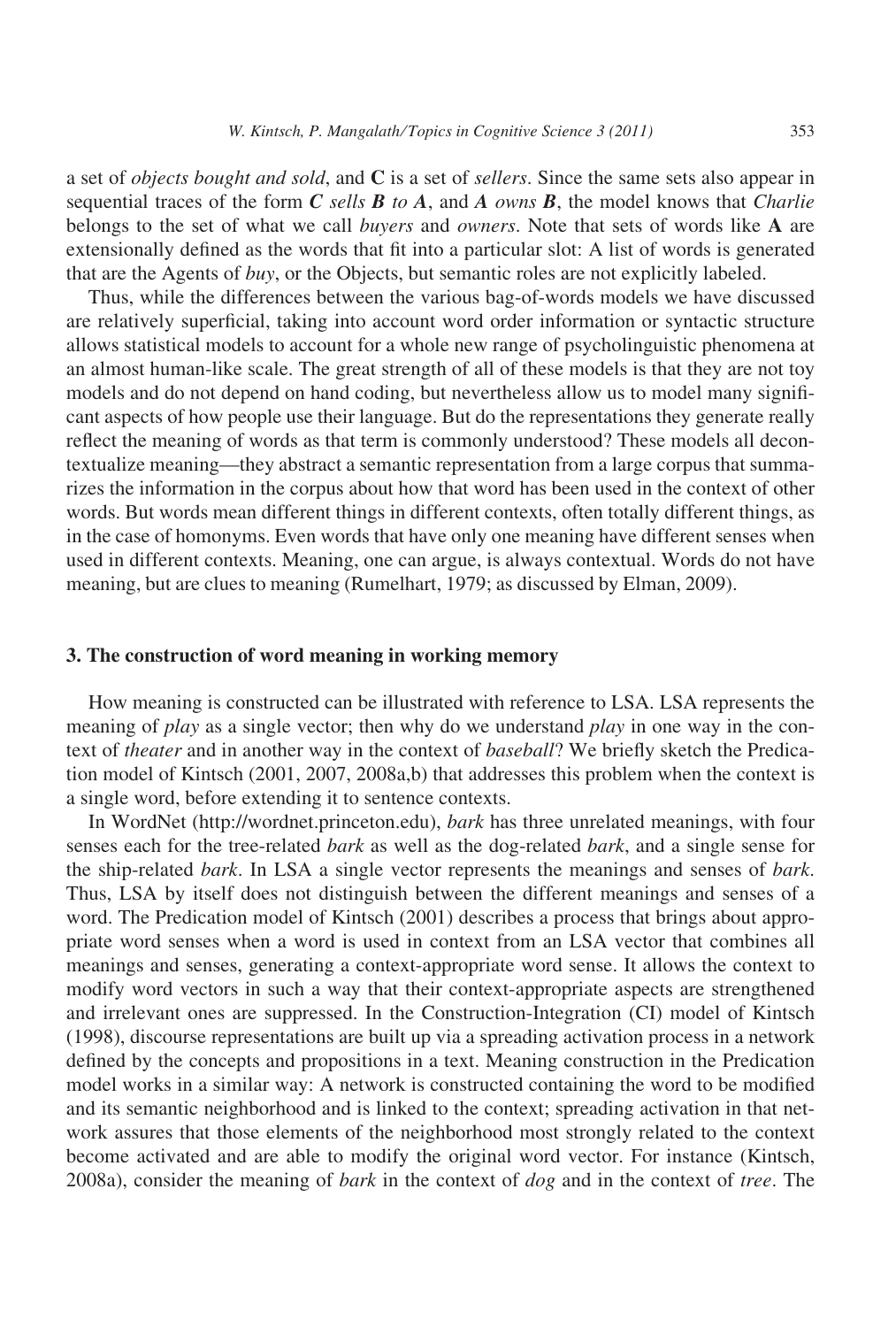semantic neighborhood of *bark* includes words related to the *dog*-meaning of *bark*, such as kennel, and words related to the tree-meaning, such as lumber. To generate the meaning of bark in the context of  $dog$ , all neighbors of *bark* are linked to both *bark* and  $dog$  according to their cosine values. Furthermore, the neighbors themselves inhibit each other in such a way that the total positive and negative link strength balances. As a result of spreading activation in such a network, words in the semantic neighborhood of bark that are related to the context become activated, and words that are unrelated become deactivated. Thus, in the context of *dog*, the activation of *kennel* increases and the activation of words unrelated to dog decreases; in the context of *tree*, the activation values for *lumber* increases, while kennel is deactivated. The contextual meaning of  $bark_{dog}$  is then the centroid of bark and its dog-activated neighbors, such as *kennel*; that of  $bark_{tree}$  is the (weighted) centroid of *bark* and neighboring words like *lumber*. Bark<sub>dog</sub> becomes more dog-like and less tree-like; the opposite happens for  $bark_{tree}$ . Two distinct meanings of *bark* emerge: Using the six most highly activated neighbors to modify *bark* from a neighborhood of 500, the cosine between barktree and bark<sub>dog</sub> is only 0.03. Furthermore, bark<sub>dog</sub> is no longer related to tree,  $\cos = -0.04$ , and  $\frac{bark_{tree}}{k}$  is no longer related to  $\frac{dog}{k}$ ,  $\cos = 0.02$ . Thus, context-appropriate word meanings can be generated within a system like LSA, in spite of the fact that what LSA does is to construct context-free word vectors.

Predication also generates meaning that is metaphorical rather than literal (Kintsch, 2008b). For example, the meaning of *shark* in the context of  $My$  lawyer is a shark can be computed by predication. The neighbors of *shark* activated by *lawyer* include *vicious*, dangerous, greedy, and fierce. These nodes are combined with the *shark* vector to generate a new concept sharklawyer whose fishiness has been de-emphasized, but its dangerous character has been retained: The closest neighbors of sharklawyer are danger, killer, frighten, grounds, killing, and victims.<sup>3</sup> It should be noted, though, that not all metaphors are as simple as in this example. Frequently, the process of metaphor interpretation is much more complex, involving analogical reasoning and not just meaning transfer (for a discussion see Kintsch, 2008b).

While predication has been modeled as a spreading activation network in the CI model, there are some disadvantages to this approach. Introducing a spreading activation network is computationally complex and requires free parameters (How many neighbors are to be searched? What is the activation threshold?). Shifting to a probabilistic model avoids these problems. In the present context, this means replacing LSA with the Topic model. Meaning is context sensitive in the Topic model: *play* will be assigned to different topics in *theater* and baseball documents. Hence, predication with topic features amounts to calculating the conditional probability of each word, given both the argument and the predicate word. Thus, to predicate *Shakespeare* about *play*, we calculate the conditional probability of words given  $play\cap Shakespeare$ . Table 2 shows the 20 words with the highest conditional probability given  $play\cap Shakespeare$  and  $play\cap baseball$ . Predicating *Shakespeare* about *play* neatly picks out the *theater*-related words from the neighbors of *play* and adds other related words. Predicating *baseball* about *play* picks out the *sports*-related words from the neighbors of play and adds other sports words. Thus, the mechanism by which predication is modeled in the Topic model is quite different (and simpler), but it has qualitatively similar results: It effectively contextualizes the meaning of words.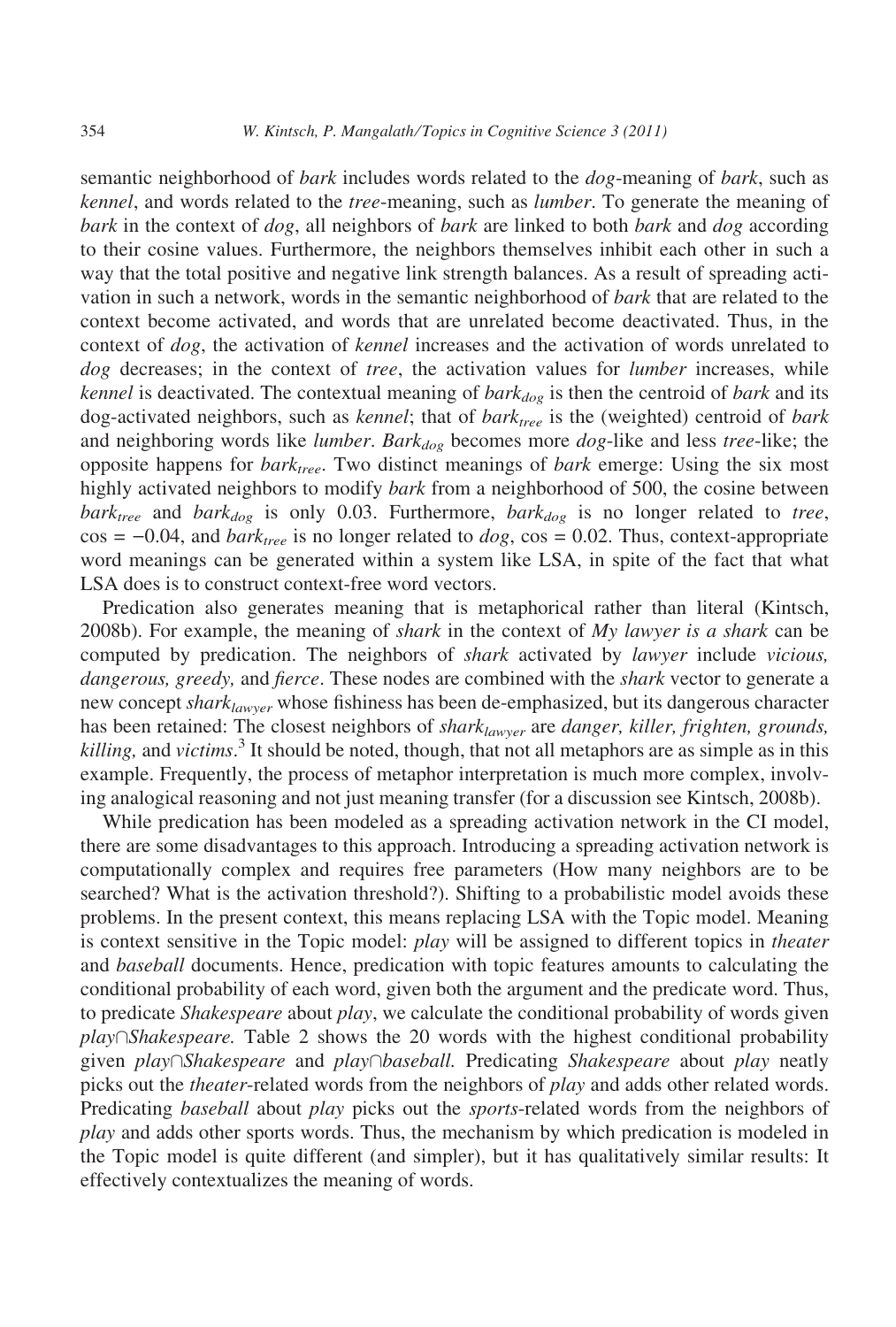Table 2

The 20 nearest neighbors of *play* in the Topic model, as well as the 20 nearest neighbors of PLAY\SHAKESPEARE and PLAY\BASEBALL

| P[W PLAY] | P[W PLAY∩SHAKESPEARE] | P[W PLAY∩BASEBALL] |
|-----------|-----------------------|--------------------|
| play      | play                  | play               |
| game      |                       | game               |
| playing   |                       | playing            |
| played    |                       | played             |
| fun       |                       | games              |
| games     | plays                 |                    |
| pat       | important             | ball               |
| children  | music                 |                    |
| ball      | part                  |                    |
| role      |                       | run                |
| plays     | stage                 |                    |
| important |                       |                    |
| music     |                       | team               |
| part      |                       |                    |
| run       |                       |                    |
| friends   |                       |                    |
| lot       |                       |                    |
| stage     |                       |                    |
| toys      |                       |                    |
| team      |                       |                    |
|           | audience              | baseball           |
|           | theater               | hit                |
|           | drama                 | field              |
|           | scene                 | bat                |
|           | actor                 | sports             |
|           | actors                | players            |
|           | Shakespeare           | player             |
|           | tragedy               | balls              |
|           | performed             | football           |
|           | scenes                | tennis             |
|           | character             | throw              |
|           | dramatic              | sport              |

Readers familiar with the Topic model should note that in our assessment and usage of vector representation for words, we simply use the static rows from the word-topic matrix that is a result of applying the inference procedure. Each topic has a multinomial distribution over words, and topics are independent. Our word vectors only capture this uncorrelated association across multiple topics and can be seen as multidimensional vectors with each dimension representing the probability of the word conditioned on a particular topic. The Topic model is designed to be used with more sophisticated techniques capable of deriving context-sensitive representations for words. Traditionally the Topic model treats words or propositions as a new document and a disambiguated sharper distribution over topics is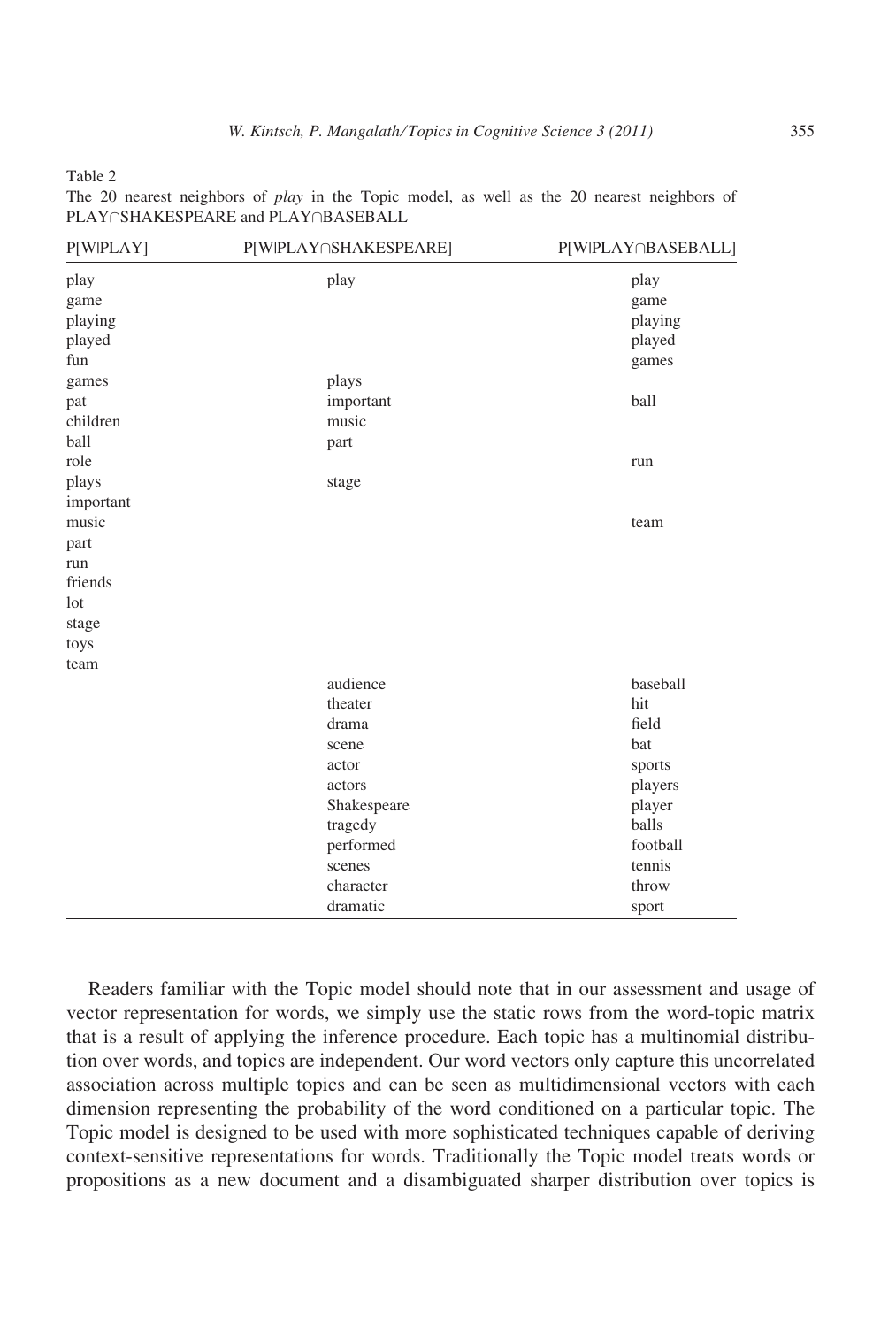inferred using the Gibbs sampling procedure described in Griffiths and Steyvers (2004). For computational tractability the model presented here uses only static representations of words from the initial estimation phase.

Predication, then, is a model for a generative lexicon; it is an algorithm for the construction of word meanings when words are used in context. Words are polysemous, but in the models described above their representation in long-term memory is context-free; predication constructs context-appropriate meanings in working memory on the fly, without having to specify word meanings and senses beforehand, as in a mental lexicon. A new meaning for a word emerges every time it is used in a different context. Every time a word is used its meaning will be different—a little different when used in an ordinary way, more so when used metaphorically. Thus, the vector with which LSA represents the meaning of shark is altered very little in the context of swim, more so in the context of soup, and even more in the context of lawyer.

Context, in the Construction-Integration (CI) model described above, has only been that provided by another word. In normal language use, however, words are used as part of a sentence and discourse. Sentence structure constrains understanding; syntax determines how a sentence is interpreted. Below we describe a new model that extends the predication model to sentence contexts.

# 4. Sentence meaning

The CI-II model of Mangalath (in preparation) combines ideas from the approaches discussed above with additional notions from the memory and from text comprehension literature. The principal components of the model are as follows:

- 1. Meaning is constructed in context in working memory from information stored in long-term memory, as in the Construction-Integration model.
- 2. The general framework is that of the Topic model.
- 3. The syntagmatic-paradigmatic distinction is taken over from the Syntagmatic-Paradigmatic-model.
- 4. A new element is the use of Dependency Grammar to specify syntactic structure.
- 5. Also new is the distinction between different levels of representation, allowing for a coarse-grained gist and a fine-grained explicit representation.

We first discuss the arguments for introducing dependency grammar and a dual-memory trace and then outline the proposed model.

# 4.1. Syntactic structure

Syntax clearly needs to be considered in meaning construction—but how? There are different conceptions of the role that syntactic analysis plays in human comprehension. For the most part, psycholinguists have assumed that comprehension involves syntactic analysis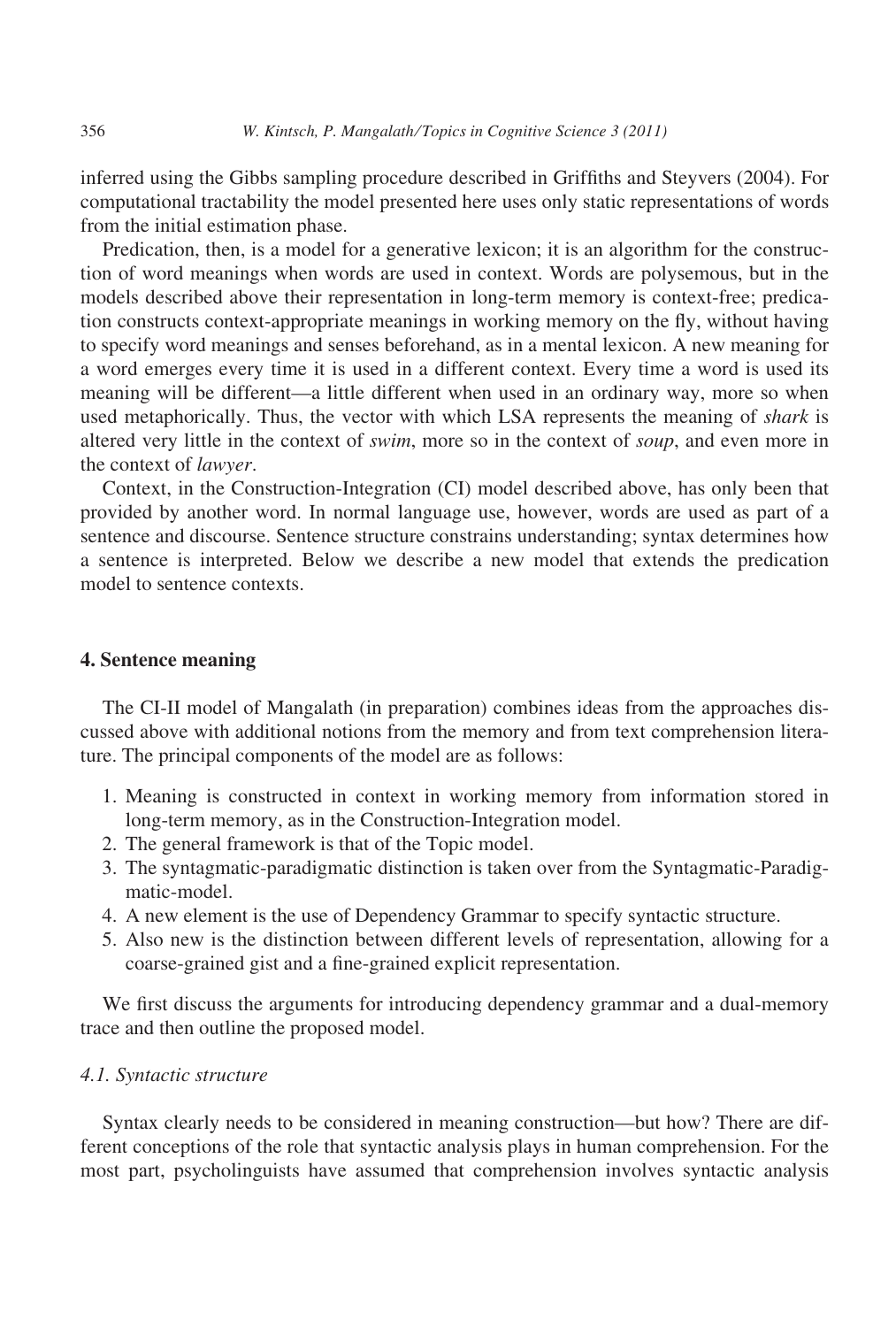together with a variety of other knowledge sources to arrive at an accurate and detailed interpretation of a sentence that corresponds more or less to its linguistic representation. There is good reason to believe that human sentence processing is more shallow and superficial than that. Ferreira and Patson (2007) have termed this the ''good enough'' approach to language comprehension. They argue that comprehenders form representations that are good enough for the task at hand—to participate in a conversation, to answer a question, to update their knowledge—but mental representations are typically incomplete and not infrequently incorrect.4 Thus, a model of comprehension should emulate the process of actual human comprehension rather than emulating linguistic analysis. If, indeed, the ''comprehension system works by cobbling together local analyses'' (Ferreira & Patson, 2007, p. 74), the question arises how to model the priority of local analysis.

Current trends in linguistics and psycholinguistics offer useful suggestions. Linguistic theory has taken a turn towards focusing on lexical items together with their associated syntactic and semantic information (lexicalist-functionalist grammar, Bresnan & Kaplan, 1982; combinatory categorical grammar, Steedman, 1996; tree-adjoining grammar, Joshi, 2004; construction grammar, Goldberg, 2006). At the same time, psycholinguists have recognized the importance of usage–based patterns with overlapping semantic, syntactic, and pragmatic properties in language acquisition as well as language processing (e.g., Bates & Goodman, 2001; Garrod, Freudenthal, & Boyle, 1994; MacDonald, Pearlmutter, & Seidenberg, 1994; MacDonald & MacWhinney, 1995; Tomasello, 2001, 2003). Thus, what is needed, is a formalism to decide (a) what the relevant phrasal units are that are combined in a sentence, and (b) a way to construct the meaning of phrasal units from the word vectors of statistical semantics.

Ideally, of course, a model should be able to learn both the latent semantic structure and the syntactic structure from a corpus and to do so without supervision. The CI-II model, however, does not do that, in that it does not specify how syntax is learned. Instead, it focuses on how syntax, once it has been learned, is used in sentence comprehension and production. A suitable grammar that specifies how the words in a sentence are related is dependency grammar. As the name implies, dependency grammar (Mel'cuk, 1988; Sgall, Hajicova, & Panevova, 1986; Tesniere, 1959) focuses on the dependency relations within a sentence—which is the kind of information one needs in order to specify context in the predication model. Compared with other grammars, dependency grammar is austere, in that it does not use intermediate symbols such as noun phrase or verb phrase, nor does it use semantic role labels such as agent or object. It merely specifies which word in a sentence depends on which other word, and the part of speech of every word. Automatic dependency parsers (Nivre et al., 2007; Yamada & Matsumoto, 2003) available from the Web can be used to perform these analyses. Fig. 1 shows an example of a dependency tree overlaid with a propositional analysis of the sentence after Kintsch (1974, 1998). As the example illustrates, dependency units correspond to propositions or parts of propositions. For example, the proposition FLOOD[RIVER,TOWN] in Fig. 1 is composed of the dependencies RIVER  $\leftarrow$  FLOOD and FLOOD  $\rightarrow$  TOWN. Thus, by analyzing the dependency structure of a sentence, information is gained about its propositional structure, which according to many theorists, including Kintsch (1974, 1998), is what really matters in comprehension.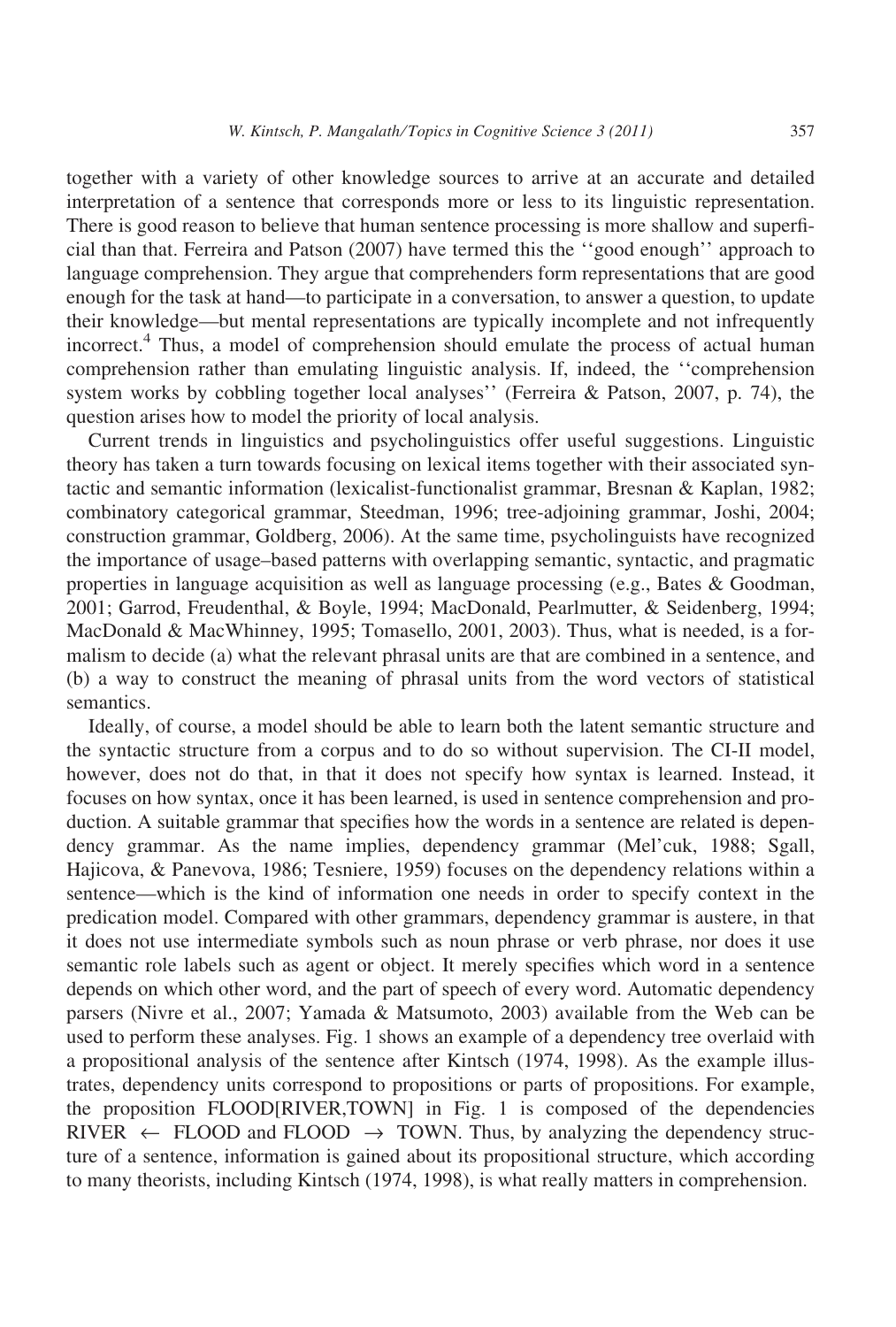#### 4.2. Levels of representation

The Topic model (or for that matter, LSA) provides a coarse-grained semantic representation; it is designed to capture the essence—the gist—of a word's meaning, but not all its detail. To represent the TASA corpus, LSA uses 300 dimensions and anywhere between 500 and 1,700 topics are needed with the Topic model. In all our experiments, we use a 1,195 topic estimate which yielded performance comparable to the results reported in Griffiths et al. (2007). However, this is not sufficient to specify the finer details of word meanings. Typically a word loads only on a relatively small number of topics. For example, river loads on only 18 topics; that number is sharply reduced when words are combined: river in the context of *flood* involves four topics—too sparse a representation to be of much use to represent meaning in all its detail. Steyvers and Griffiths (2008) make a similar argument in the context of memory and information retrieval. This is not a defect of the model, but simply a consequence of its goal—to identify the cluster structure (topics) of the semantic space. The gist level representation, whether LSA or Topics, is useful for what it was designed for, but it needs to be complemented by a representation that specifies in detail how words are used. An obvious candidate would be the word-by-word matrix that specifies how often a word is used with another word of the corpus in the same sentence. If we were to cluster such a matrix, we would come up with something similar to the topic structure derived from the word-by-document matrix. But in its unreduced form, the word-by-word matrix provides the kind of detail we need. For the TASA corpus, this means that we now have a second way to represent a word meaning, by means of the 58k words in the corpus. Both relational and sequential information can be captured in this way. The number of times words co-occur in a document yields relational information, but a similar word-by-word matrix based on the frequencies a word co-occurs with other words in a dependency unit



Fig. 1. The dependency tree for the sentence "The furious river flooded the town" and its propositional structure (indicated by the shaded boxes).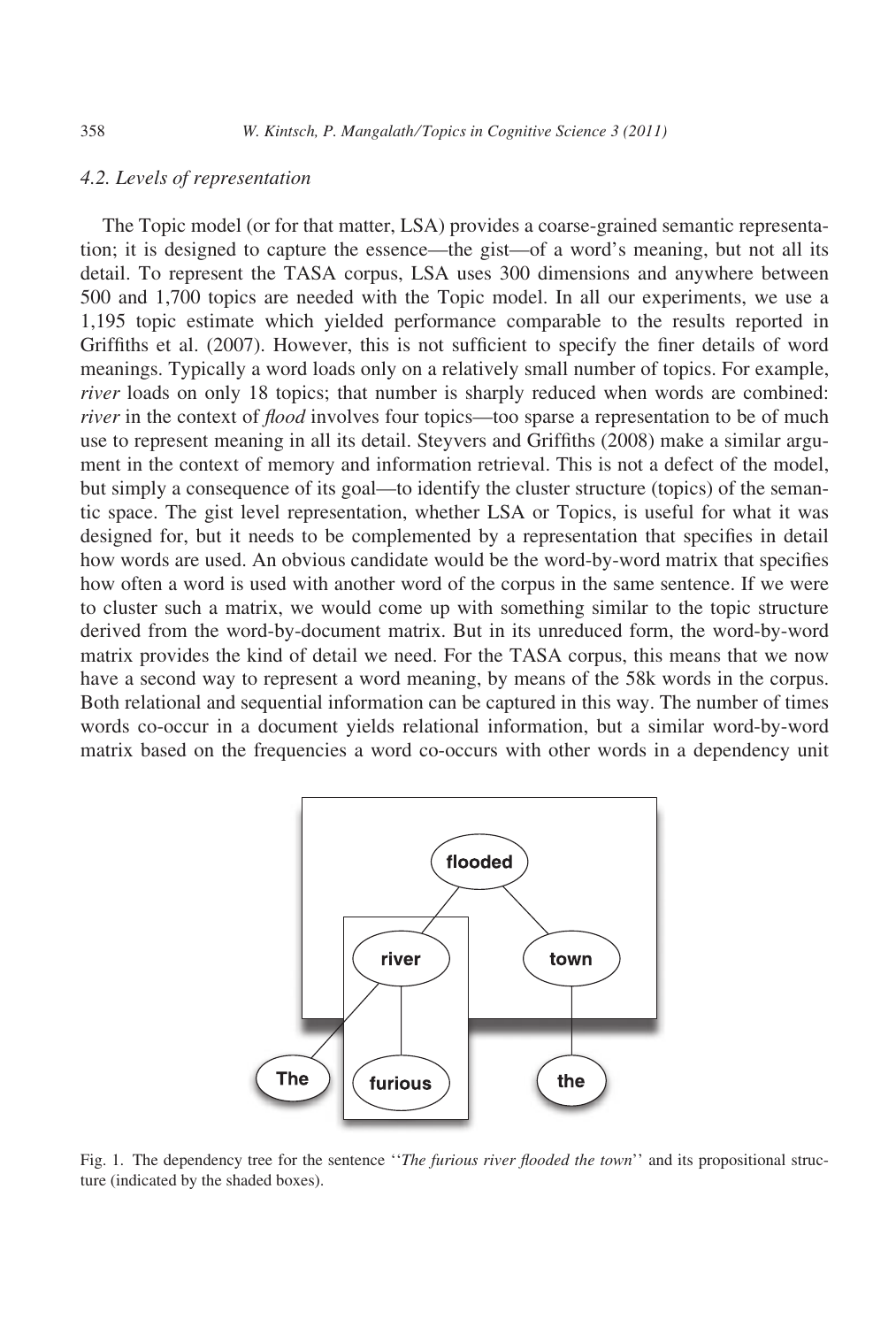can be used to specify how the word is used syntactically.<sup>5</sup> We call this the explicit relational and sequential representation, to distinguish it from the gist-level topic representation. For the word river, for instance, the explicit relational trace contains 2,730 items with a non-zero probability and the explicit sequential trace contains 132 items.

It has long been recognized that language involves processing at a general semantic as well as a verbatim level. In the CI-model of text comprehension, different levels of representation are distinguished, including a verbatim surface structure and a propositional textbase (e.g., Kintsch, 1998). Similarly, theories of memory have postulated dual processes, at the level of gist and at the verbatim level (e.g., Brainerd, Wright, & Reyna, 2002). Statistical models of language need to take into account both latent semantic structure and verbatim form. Latent semantic structure is inferred from the co-occurrence of words in documents by means of some form of dimension reduction; this provides the gist-level information. In addition, explicit information, both relational and sequential, about how a word is used with other words, is needed to allow for a finer-grained analysis, including the ability to deal with syntactic patterns.

#### 4.3. The long-term memory store

The input to LTM is a linguistic corpus such as the TASA corpus, which consists of 44k documents and 58k word types (excluding very rare and very frequent words which are both uninformative for our purposes) for a total of 11m words. The corpus is analyzed in three ways.

First, a word-by-document matrix is constructed, whose entries are the frequencies with which each word appears in each of the documents. Dimension reduction is used to compute the gist trace for a word—the 300-dimensional LSA vector, or the 1,195-dimensional topics vector.

The second analysis is based on constructing from the corpus a word-by-word matrix, the entries of which are frequencies with which each word has co-occurred with every other word in a document (or sentence). Probabilities are estimated from the frequency counts using the Pitman-Yor process (Teh, 2006), in effect normalizing and smoothing the data. The explicit relational trace is thus a vector of length 58k of word-word co-occurrence counts.

The third analysis is performed by first parsing the entire corpus with a dependency grammar parser, the MALT parser of Nivre (Nivre et al., 2007). The explicit sequential trace is a vector of length 58k, the entries of which are association probabilities corresponding to how often a word has been used in a dependency unit with another word in the corpus, again using the Pitman-Yor process. Actually, there are two such traces: one for words on the right side of a dependency unit and one for the left side.

# 4.4. The construction of meaning in working memory

The context words in the explicit relational vector are the features that will be used for the construction of meaning in working memory. A language model is constructed in work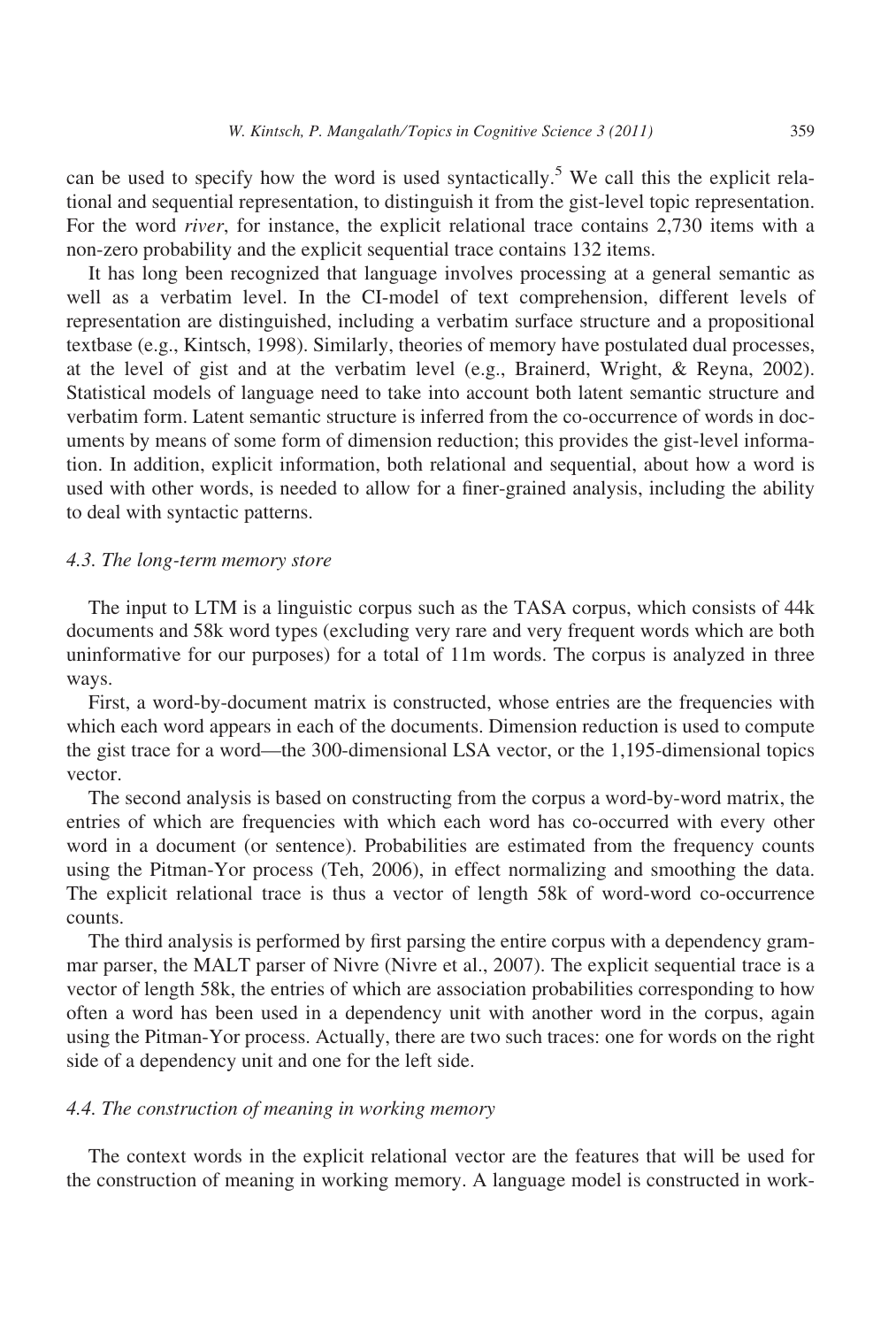ing memory by sampling these features, subject to local semantic and syntactic constraints. We sketch this procedure for words out of context, words in the context of other words, dependency units, and sentences.

For words out of context, the topic vector (alternatively, the LSA vector) provides a ready representation at the gist level. For many purposes this representation is all that is needed. When a more detailed meaning representation is required, the explicit relational trace is used. However, by itself that vector is so noisy as to be useless: A word co-occurs with many different words that are not semantically related with it. Therefore, a language model needs to be constructed by sampling context words from the explicit relational trace that are semantically relevant. This is achieved by allowing the topic representation of the word *W* to guide the feature sampling process. A topic is sampled at random from the distribution of topics for W. Then a context word  $w_i$  is sampled according to the probability that the selected topic has for all the words in the explicit relational trace. The sampled feature's weight is determined by the probability of selecting that particular topic in the first place (in our experiments all topics are equiprobable); by the probability of the selected word  $w_i$  for the topic; and by the probability of the selected word  $w_i$  in the relational trace of W. Repeating this sampling procedure and averaging samples generates a feature vector, where the features are the sampled context words. For example, consider the meaning of kill, out of context (Fig. 2). The 1,195-dimensional topics vector for kill has 24 non-zero entries and is the gist representation for *kill*. To generate the explicit representation, a topic is selected and a context word  $w_i$  is sampled according to its probability on the selected topic and weighted appropriately. The explicit relational vector for kill has 58k dimensions, 11,594 with a non-zero count.<sup>6</sup> The language model generated by sampling topically related features also has 58k dimension, but only 1,711 non-zero entries. In other words, kill has occurred in a document with 11,594 other words in our corpus, but only 1,711 of these are topically related to kill. These then form the explicit meaning representation for kill out of context. Among the most strongly weighted features are the words insects, chemicals, poison, hunter, and pest.

Now consider predication, that is, the construction of meaning in the context of another word. Exactly the same sampling procedure is used to generate a language model except that the topics controlling the sampling process are now selected from the context word. For instance (Fig. 3), to generate the explicit representation of kill in the context of *hunter*, topics are sampled from the topic distribution for *hunter* (*hunter* loads on eight topics). Features are then selected from the explicit relational trace of *kill* constrained by the *hunter*-topics. This generates a vector with 1,366 non-zero entries to represent  $kill_{hunter}$  (the meaning of kill in the context of *hunter*), the top entries of which are, for example, the context words *ani*mals, deer, hunter, wild, and wolves. In other words, while the meaning of kill in the TASA corpus was strongly biased in favor of *chemicals* and *poisons*, in the context of *hunter*, kill has to do with wild animals and wolves.

For another example, consider the meaning of *bright* in the context of *light* and in the context of smart. The language model for the former has 1,143 entries and the language model for the latter has 1,016 entries. However, there is hardly any overlap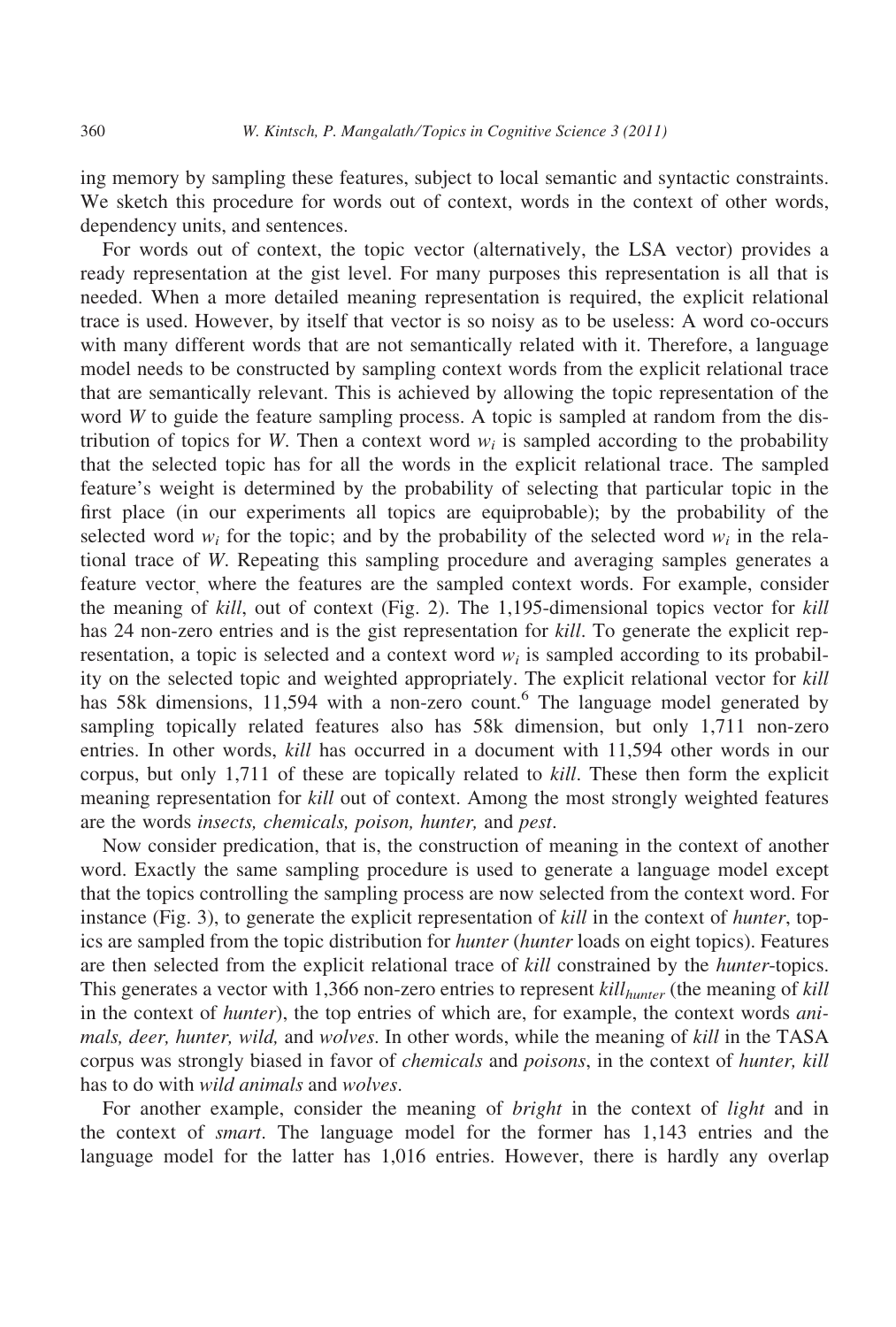

Fig. 2. The meaning of kill in isolation; numbers indicate number of non-zero entries in a vector.



Fig. 3. The meaning of kill in the context of *hunter*; numbers indicate number of non-zero entries in a vector.

between them. Bright<sub>light</sub> is related to light, P(light | bright<sub>light</sub>) = 0.44, but bright<sub>smart</sub> is not,  $P(light \mid bright_{smart}) = 0.004$ .

We have described the construction of meaning of a word in a proposition⁄ dependency unit. We now show how the same procedure is applied to sentences. The model has not yet been extended to deal with complex sentences, but we present some preliminary efforts at addressing this difficult task. A sentence contains several interacting somewhat independent propositions. The general strategy we propose is to employ the dependency parse of the sentence to break down the sentence into these independent propositions consisting either of a single dependency unit or two dependency units. The word units now have a role in an order-dependent specification of the proposition's meaning. This propositional unit is first initialized as a directed graph with vertices represented by the word, its contextualized explicit relational trace, and the edges representing transition probabilities from its explicit sequential trace. This essentially amounts to first contextualizing the words using the explicit relational trace and then checking whether they are combined in a syntactically acceptable dependency unit according to the explicit sequential trace. The meaning of the proposition is now specified as a set of such similar chains the initialized representation can derive.

Consider the sentence The hunter killed the deer. The process described above first initializes a chain Hunter->Killed->Deer. We would like this overspecified initial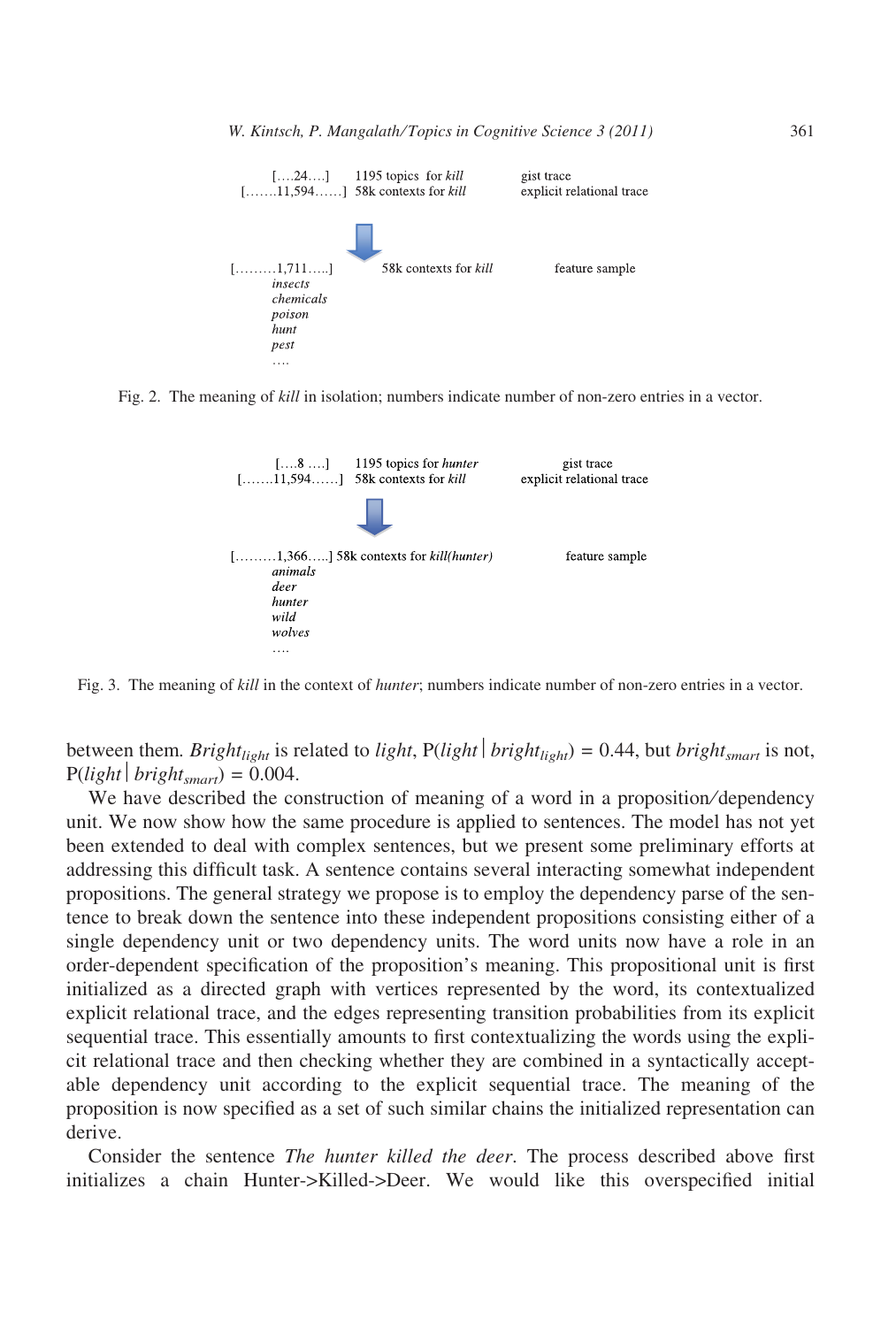representation to capture the intended meaning as something like Agent{hunter, sportsman, hunters } -> killed {shot, kill, kills, shoot} -> Patient { deer, bear, lion, wolves }. To enable such generalization, we sample word features from hunter<sub>killed</sub>, killed<sub>hunter,deer</sub>, and deer<sub>killed</sub>. The acceptance of the feature chain depends upon the product of the probabilities from the explicit sequential trace. We analyze one such operational instance: Let the words (deer, *kill, sportsman*) be sampled from *hunter<sub>killed</sub>* and (shot->bear) be one feature subchain from sampling  $killed_{hunter,deer}$  and  $deer_{killed}$  From the candidate set of complete chains (deer->shot->bear), (kill->shot->bear), and (sportsman->shot->bear), sportsman->shot is the only unit with a non-zero probability and hence the only accepted chain. Each feature has a weight associated with it that reflects its construction process: the paradigmatic probabilities resulting from how substitutable a candidate word is semantically, as well as the syntagmatic probabilities resulting from how substitutable it is with respect to the sequential context. A similarity measure for comparing two sentences can be obtained by relative sums of the weights for those features that overlap in two sentence representations. This is not as intuitive a similarity measure as a cosine or a conditional probability, but it does indicate when sentences are unrelated and orders related sentences by rank. Some examples are shown in Table 3.

We have not yet systematically evaluated the CI-II model for sentences with a representative set of materials, in part because we are not aware of a generally accepted benchmark to compare it with. There are, however, two such benchmarks that have been used in the literature to evaluate and compare statistical models of semantics: the free association norms of Nelson and the TOEFL test. The University of South Florida Association Norms (Nelson, McEvoy, & Schreiber, 1998) include human ratings for 42,922 cue-target pairs. There are several ways to compare the human data with model predictions. One way is to find out how often the associate ranked highest by a model was in fact the first associate produced by the human subjects. For LSA and Topic, these values were 9% and 14%, respectively. Since

|                                     | Similarity |
|-------------------------------------|------------|
| The hunter shot the deer            |            |
| The deer was killed by the hunter   | 0.160      |
| The hunter killed the bear          | 0.093      |
| The hunter was shot by the deer     | $\theta$   |
| The deer killed the hunter          | $\theta$   |
| The soldiers captured the enemy     |            |
| The army defeated the enemy         | 0.26       |
| The prisoners captured the soldiers | $\theta$   |
| The police apprehended the criminal |            |
| The police arrested the suspect     | 0.17       |
| The cops arrested the thief         | 0.018      |
| The criminal arrested the police    | $\theta$   |

Table 3 Similarity values for some sentence pairs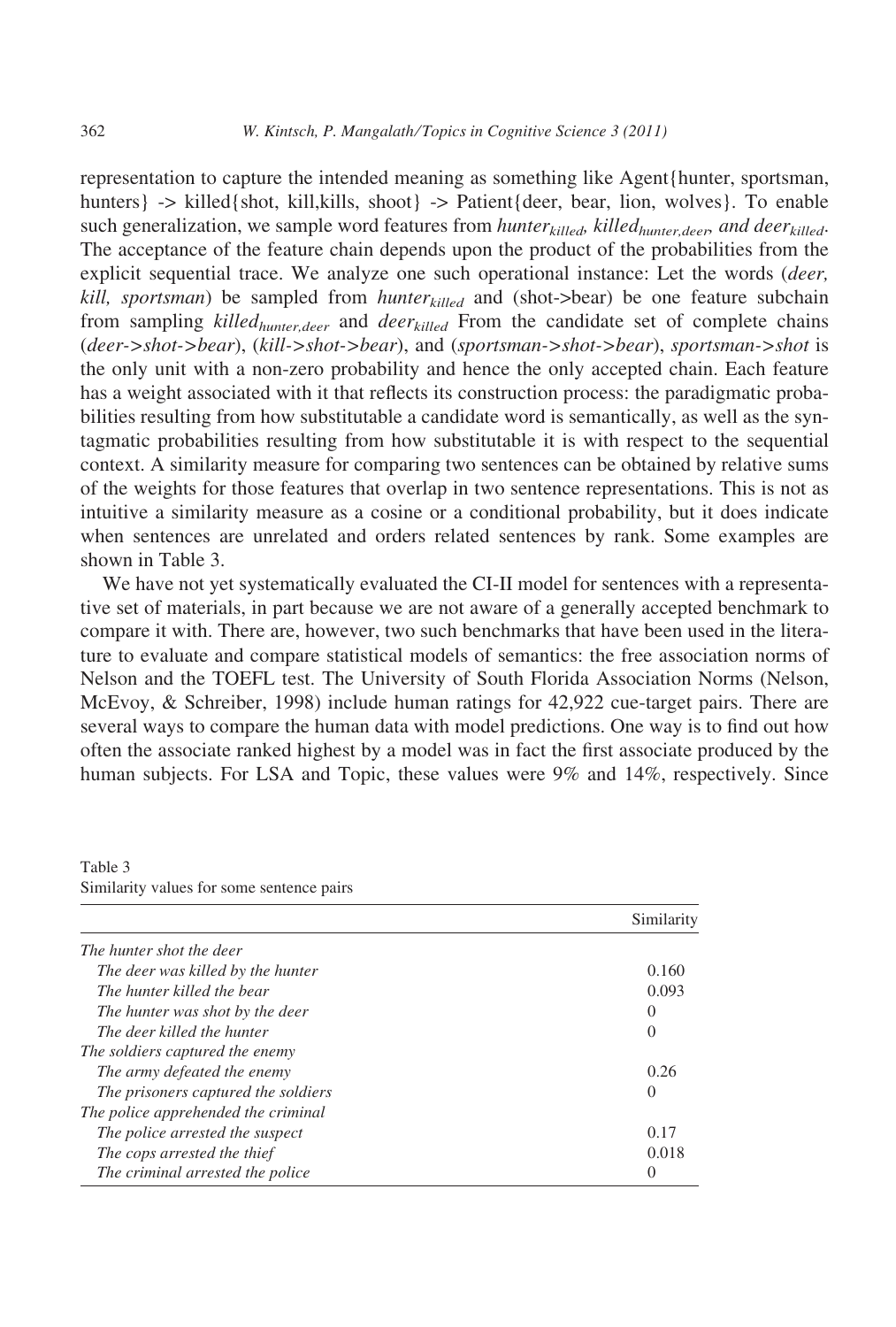LSA uses a symmetric distance measure and associations are well known to be asymmetric, it is not surprising that the Topics model outperforms LSA (see also Figure 8 in Griffiths et al., 2007). The CI-II model performs about as well as the Topic model (14%), but the really interesting result is the substantial improvement obtained by combining the Topic and CI-II predictions (22%). The combination results in a 135% improvement over LSA. The implications of this result are important, for it provides direct support for the dual memory assumption of the CI-II model. The CI-II predictions are based on the explicit relational trace. However, that does not replace the gist trace (here the Topic model); rather, it complements it. To account for human behavior, both are necessary.

Table 4 shows another way to compare models with the data from the Nelson norms. It shows the median rank of the first five associates predicted by the different models. The Topic and the CI-II models yield substantially better predictions than LSA; however, the strongest predictor of data is the CI-II—Topic combination, which produces an 82% improvement in prediction for the first ranked response.

The conclusion that both gist level and explicit representations are needed to account for the data is further supported by the analyses of the models' performance on the TOEFL test, shown in Table 5. The TOEFL is a synonym recognition task with four response alternatives (Landauer & Dumais, 1997). Performance on the TOEFL is predicted best when both gist and explicit information are used, providing further support for the dual-memory model. Note that LSA does quite well with the TOEFL test predictions, better than the Topic model on its own and not much different from the CI-II model. However, combining a gist-model (either LSA or Topic) with the explicit CI-II yields the best results.

The predictions for both the free association data and the TOEFL test both involve word meanings out of context. To evaluate the predication component of the CI-II model, we use an example from Jones and Mewhort (2007). To show how their BEAGLE model combines order and context information, Jones and Mewhort note that following *Thomas* , the strongest completion is *Jefferson*, but that additional context can override this association, so that Edison becomes the most likely word in Thomas \_\_\_\_\_\_\_\_ made the first phonograph (their Table 8). In Table 6, we show that the CI-II model behaves in much the same way, not only favoring Edison over Jefferson in the proper context, but ruling out Jefferson and the other alternatives. Each context sentence was parsed to show which words were directly connected to the target word. In

Table 4

Median ranks of the first five associates produced by human subjects in the ordering produced by four models

|                  | LSA | Topic | CI-II | CI-II & Topic |
|------------------|-----|-------|-------|---------------|
| First associate  | 49  | 31    | 20    |               |
| Second associate | 116 | 107   | 62    | 22            |
| Third associate  | 185 | 196   | 113   | 49            |
| Fourth associate | 268 | 327   | 180   | 72            |
| Fifth associate  | 281 | 423   | 229   | 90            |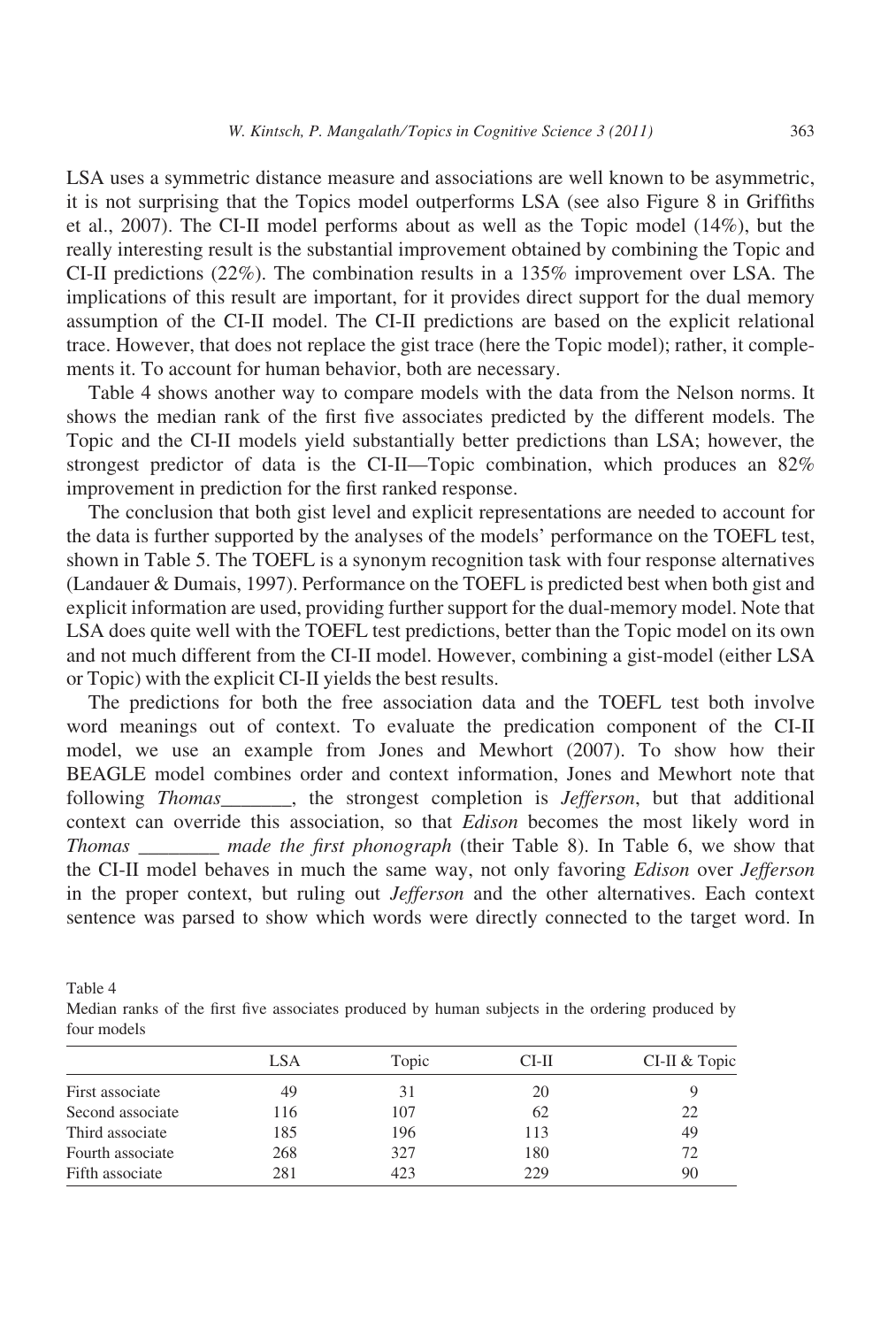| Predictions for 79 items on the TOEFL test for five models |     |       |        |                |             |  |  |
|------------------------------------------------------------|-----|-------|--------|----------------|-------------|--|--|
|                                                            | LSA | Topic | $CI-2$ | $CI-2$ & Topic | LSA & Topic |  |  |
| No. attempted                                              | 60  | 45    | 60     | 6()            | 60          |  |  |
| No. correct                                                | 30  | 24    | 34     | 39             | 42          |  |  |

Predictions for 79 items on the TOEFL test for five models

Note. Number attempted is the number of items for which all five words were in the vocabulary used by the model.

Table 6 Completion probabilities in seven different contexts

|                                               | Jefferson      | Edison         | Aquinas  | Paine    | Pickney  | Malthus  |
|-----------------------------------------------|----------------|----------------|----------|----------|----------|----------|
| Thomas $\leq$ $\Longrightarrow$               | .21            | .02            | .03      | .13      | .06      | .01      |
| Thomas $\leq$ wrote the                       | .68            | 0              | $\theta$ | .31      | 0        | $\theta$ |
| Declaration of Independence.                  |                |                |          |          |          |          |
| Thomas $\leq$ $\Longrightarrow$ made the      | $\overline{0}$ | 1.00           | $\Omega$ | $\Omega$ | $\Omega$ | $\theta$ |
| first phonograph.                             |                |                |          |          |          |          |
| Thomas $\leftarrow \rightarrow$ taught that   | $\Omega$       | $\Omega$       | .66      | $\Omega$ | $\Omega$ |          |
| all civil authority comes from God.           |                |                |          |          |          |          |
| Thomas $\leftarrow \rightarrow$ is the author | $\theta$       | $\Omega$       | $\Omega$ | .12      | $\Omega$ | $\Omega$ |
| of Common Sense.                              |                |                |          |          |          |          |
| A treaty was drawn up by the                  | $\overline{0}$ | $\mathbf{0}$   | $\Omega$ | $\Omega$ | .97      | $\theta$ |
| American diplomat Thomas <—>.                 |                |                |          |          |          |          |
| Thomas $\leq$ wrote that                      | $\overline{0}$ | $\overline{0}$ | $\Omega$ | $\Omega$ | $\Omega$ |          |
| the human population increases                |                |                |          |          |          |          |
| faster than the food supply.                  |                |                |          |          |          |          |

the example above, the relevant context would be made phonograph. The sequential trace of Thomas\_\_\_\_\_\_\_ contains 143 context words, including the six target words shown in Table 6. A topic is sampled from the gist representation of *made phonograph* (which loads on two topics) and features are sampled from the sequential trace under the control of the *made phonograph* topic sampled. Only *Edison* loads on the topics of *made* phonograph, so it is selected with probability 1.

How does the performance of the CI-2 model compare with other models? There are two considerations for such a comparison: whether the top choice of a model is correct, and how strongly a model prefers the correct choice over the next-best alternative. The CI-2 model not only picks the correct alternative in all six contexts, but it also distinguishes quite sharply between the correct choice and the second best, the average difference being 0.69. For comparison, BEAGLE also picks all the correct choices, but the average difference between the correct choice and the second best is only 0.21. Not surprisingly, LSA and Topic, with their neglect of order information, do not do nearly as well. LSA makes three errors and Topic model four.

Table 5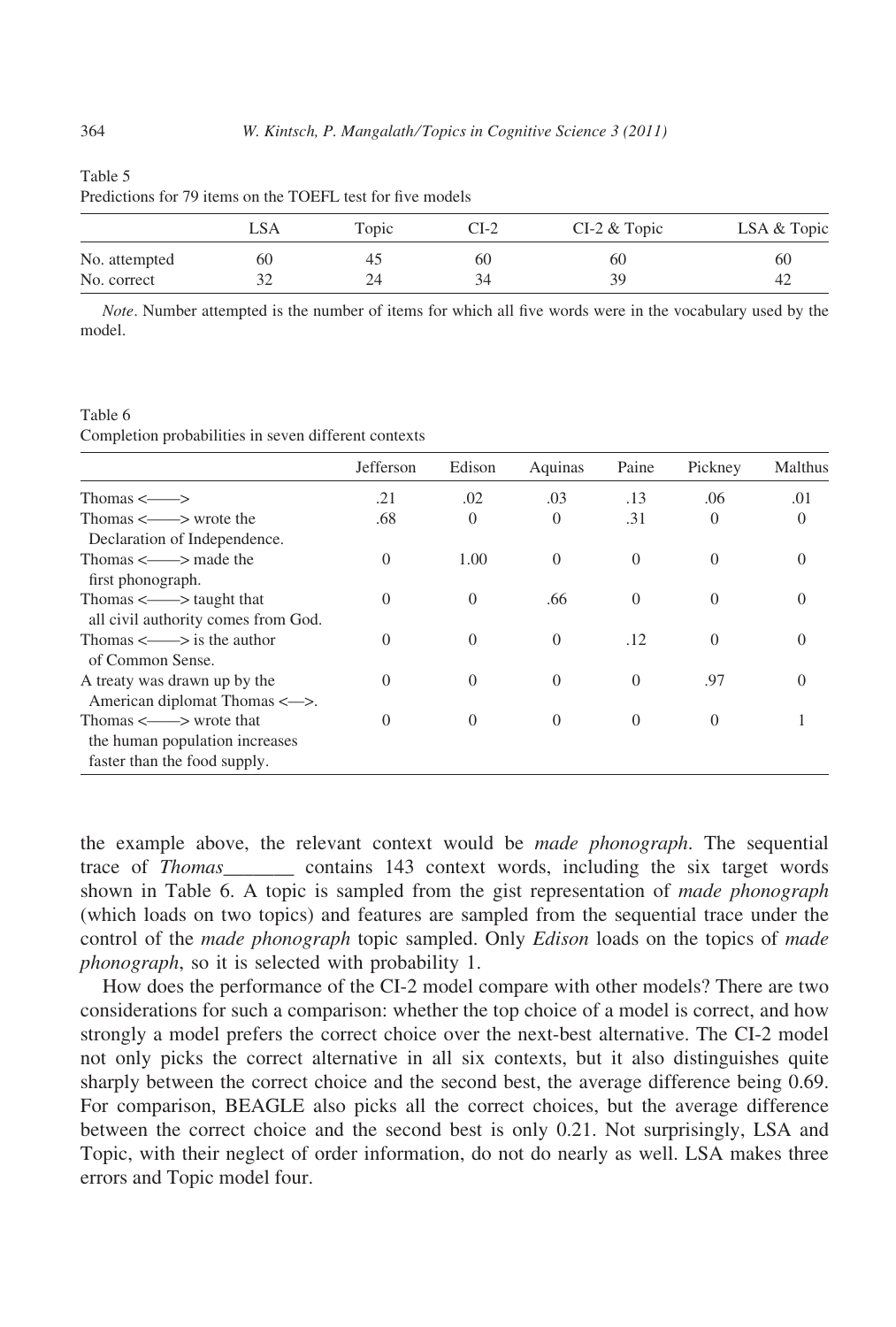The same procedure was used to obtain predictions for a set of cloze data by Hamberger, Friedman, and Rosen (1996). Hamberger obtained human completion data for 198 sentence contexts, 12 of which had to be excluded from our analysis because they included words not in our corpus. Predictions were obtained by turning the task into a 186-alternative multiplechoice task. That is, each model, produced a rank ordering of the target items. To obtain the rank orderings for all models, only the direct dependency unit was used as context. For instance, for the item I sewed on the button with a needle and , sewed dictates which topics are allowed, and the probability of accepting a feature from the explicit trace reflects how many times it has been seen with *needle*. The feature weights determine a rank ordering of the target words. Table 7 shows the number of times a model correctly predicts the first associate given by the human subjects *(thread,* in our example) as well as the median rank of the first associate for each model. The CI-II model using both relational and sequential traces performs much better than LSA or the Topic model, but as in our earlier analyses, the best performance is achieved when gist and explicit information is combined.

#### 5. Conclusions

Statistical models of semantics are based on the analysis of linguistic corpora. The goal of the analysis is to find the optimal (or near-optimal) algorithm that could generate these corpora, given the constraints imposed by the human cognitive system. We have argued that semantic models like LSA describe what is stored in long-term memory. Long-term semantic word memory is a decontextualized trace that summarizes all the experiences a person has had with that word. This trace is used to construct meaning in working memory. Meaning is therefore always contextual, generated from the interaction between long-term memory traces and the momentary context existing in working memory. Importantly, these interactions involve not only semantic traces but also syntactic constraints.

We have described a number of different ways to generate the representations in semantic memory, relying on different machine learning techniques, such as singular value decomposition for LSA and a Bayesian procedure for the Topic model. As long as these methods use only the information provided by the co-occurrence of words in documents, they all yield qualitatively similar results, with no obvious general superiority of one model over another. No general, systematic comparison between these models has been made, but in our opinion such a giant bake-off would have little value. Different models have different strengths and limitations. Some are more natural to use for certain purposes than others, and one might as well take as much advantage of this situation as one can. In other words, it seems reasonable

Table 7 Performance of six models on 186 cloze test items from Hamberger et al. (1996)

|                             |     |       | CI-II      | CI-II      | CI-II       | $CI-II &$ |
|-----------------------------|-----|-------|------------|------------|-------------|-----------|
|                             | LSA | Topic | relational | sequential | rel. & seq. | Topic     |
| Number first associate      | 43  | 46    |            | 68         | 80          | 89        |
| Median rank first associate |     |       |            |            |             |           |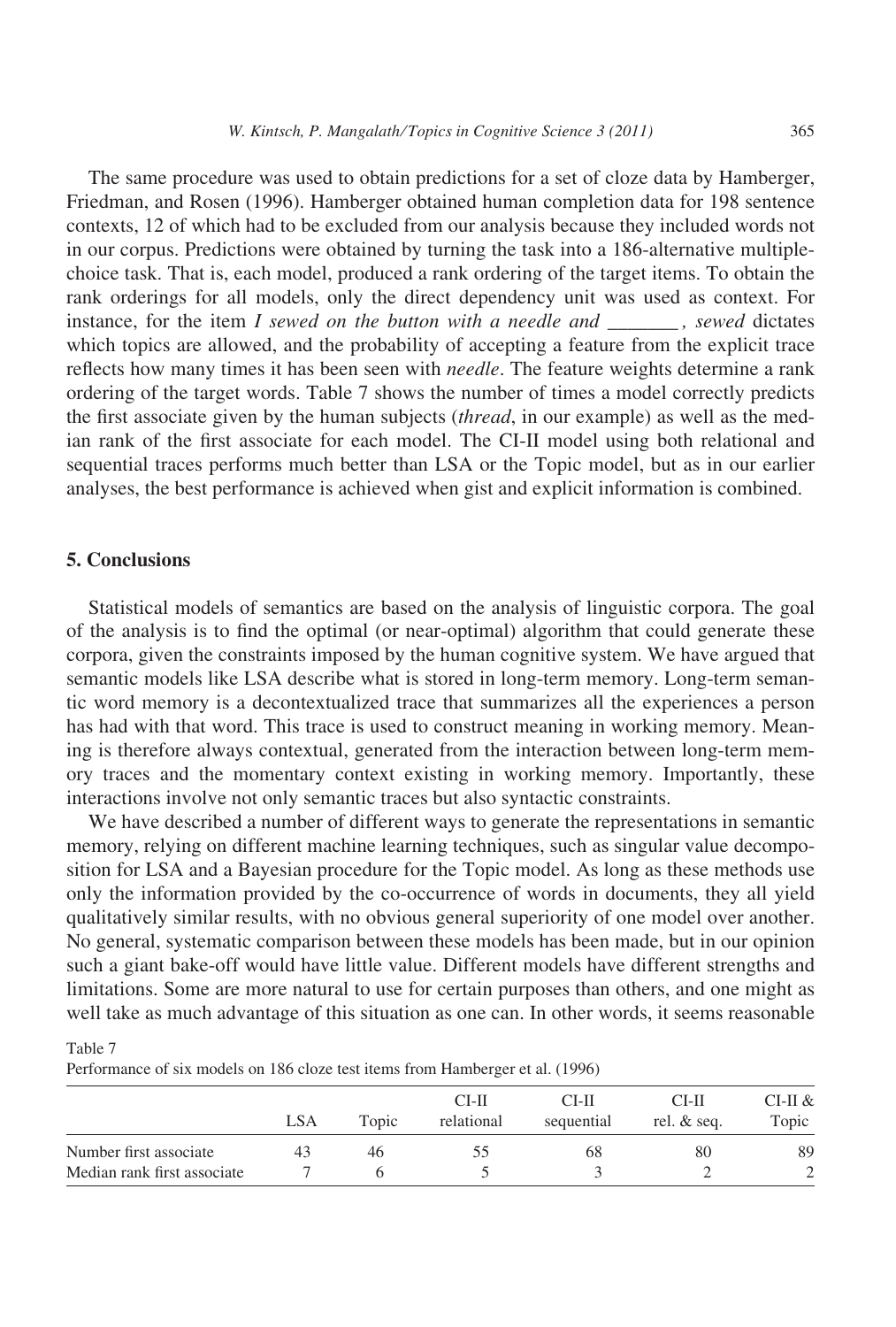to use LSA for essay grading, the Topic model for asymmetric similarity judgments, and so on. Indeed, the fact that all these formally different approaches yield similar results is reassuring: We seem to be getting at real semantic facts, not some method-specific artifacts.

When additional information beyond word co-occurrence is considered, such as word order information, major differences between models emerge. The success of the holograph model BEAGLE in accounting for a wide range of psycholinguistic data provides an illustration of the importance of word order information. However, syntactic structure plays an even more important role in language use. The syntagmatic-paradigmatic model of Dennis (2005) and our own approach, the CI-II model, are two examples of how syntactic information can be incorporated into statistical models of semantics.

Meaning in the CI-II model is constructed in working memory from information stored in long-term memory. Different types of information are available for the contextual construction of meaning, from gist-like information as in the Topic model to explicit memory traces. Relational traces record word co-occurrences in documents; sequential traces record word pairs that occurred together in dependency units in sentences, obtained from parsing the sentences of a corpus with a dependency parser. When this information is used in working memory to construct a sentence meaning, a language model for the sentence is generated in such a way that it contains only contextually relevant and syntactically appropriate information. Thus, as in the original CI model, the construction phase uses all information about word meanings and syntax that is available in long-term memory, whereas the integration phase selects on those aspects that are contextually relevant.

Future work on the CI-II model will focus on extending it to complex sentences and on developing applications to scoring of short-answer questions in the context of a comprehension tutor. But apart from developing and evaluating the present framework, there are comprehension problems that are beyond the scope of the model discussed here. The most obvious one concerns ways to derive syntactic information through unsupervised learning mechanisms. There are already unsupervised learning models for syntax. The ADIOS model of Solan, Horn, Ruppin, and Edelman (2005) (see also Edelman, 2008; Chapter 7) uses statistical information to learn regularities, relying on a graph theoretic approach. The syntagmatic-paradigmatic model of Dennis (2005) infers both semantic and syntactic structure in an unsupervised fashion. One can confidently expect rapid progress in this area. The second gap in the development of statistical models of semantics that needs to be addressed is the limitation of current models to the symbolic level, that is, their neglect of the embodiment of meaning. Computers do not have bodies, but there is reason to believe that it might be possible to model embodiment so as to integrate perceptual and action-based representations with the symbolic representations studied here. Promising beginnings in that respect have already been made by various researchers, such as Goldstone, Feng, and Rogosky (2005) and Andrews, Vigliocco, and Vinson (2009).

There is a third problem, however, that appears more difficult to solve with current methods: Discourse comprehension requires not only knowledge of what words mean and how they can be combined, as has been discussed here, but world knowledge beyond the lexical level—knowledge about causal relations, about the physical and social world, which is not captured by our present techniques. Discourse comprehension involves representations at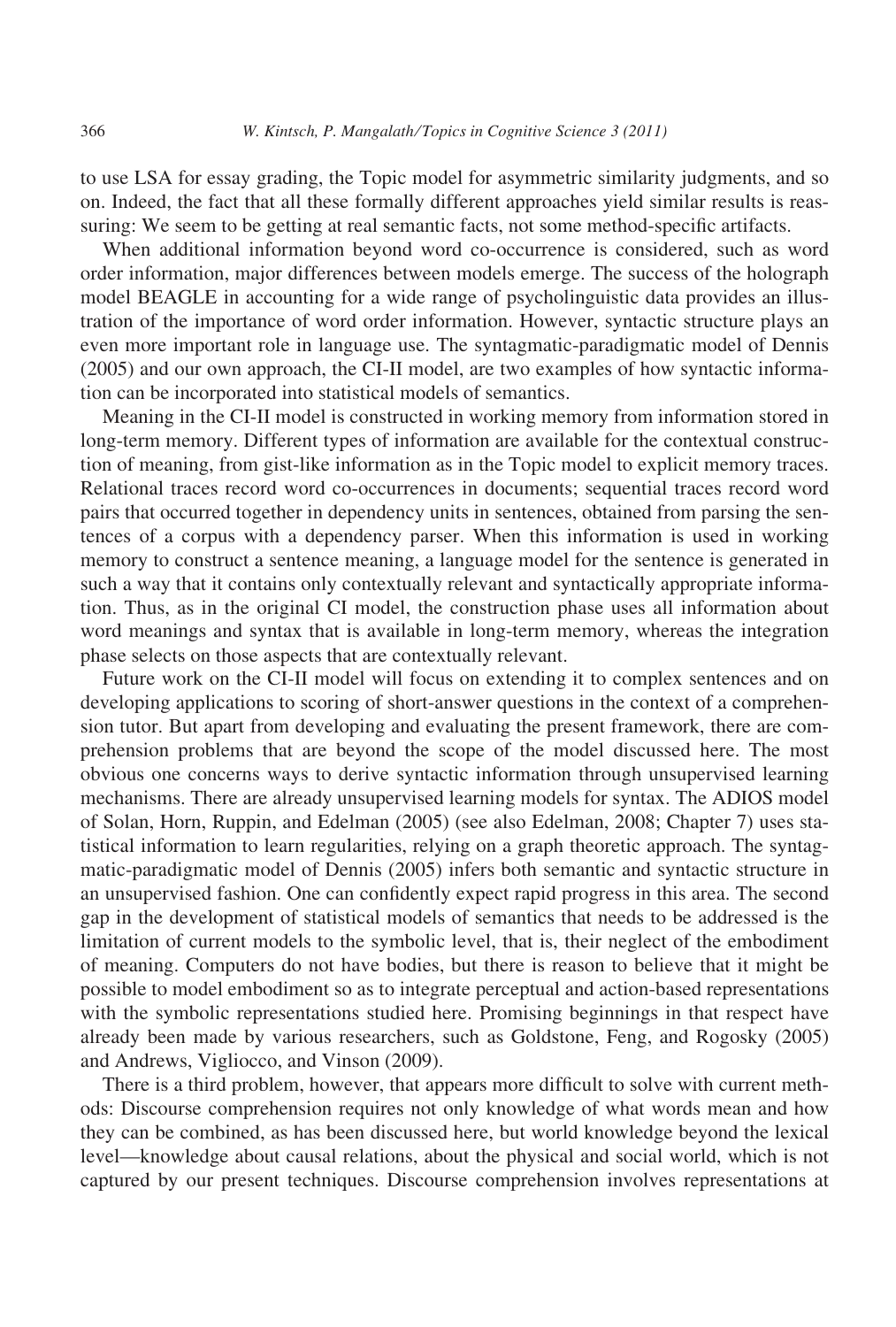three levels: the surface or verbatim level, the propositional textbase, and the situation model (Kintsch, 1998). We are dealing here with the first two; future models will have to be concerned with the situation model as well. Elman (2009) has made a forceful argument that, in order to be successful, theories of language comprehension need to explicitly model event schemas and deal with all the issues that were once considered by schema theory. Some of these problems are addressed by the present model. For instance, the model yields a high similarity value of 0.4095 for the comparison between The carpenter cuts wood and The carpenter saws wood, and a low similarity value of 0.0005 for The carpenter cuts wood and *The carpenter cuts the cake*. However, many more complex issues remain that are beyond the scope of the present model.

## **Notes**

- 1. We use the term ''generative'' in a broad sense to refer to a dynamically reconfigurable lexicon where the meaning of a word is generated in working memory based on the context using various heuristics. The term ''generative lexicon'' bears no reference or relation to the standard definition in Bayesian machinery.
- 2. When people construct meaning, they consider more than just textual information, but, as we shall see, the semantic representations obtained solely from written texts can be remarkably good approximations to human word meanings. This issue is discussed in more detail in Kintsch (2008a).
- 3. To generate the well-established and distinct meanings of banks, a simpler algorithm would have sufficed. For instance, the centroids of *banks-money* and *banks-river* are close to the  $banks_{money}$  and  $banks_{river}$  vectors. However, the enhanced context sensitivity of the predication algorithm is crucial for dealing with the more usual fluid word senses and metaphors. The centroid of *lawyer-shark* makes no sense—its closest neighbors are *sharks*, *Porgy, whale, bass, swordfish,* and *lobsters*—nowhere near the intended meaning of the metaphor.
- 4. The ''good-enough'' approach is an example of Simon's concept of satisficing (Simon, 1969); other areas in which this approach has been adopted are perception (e.g., Edelman, 2008) and decision making (e.g., Gigerenzer & Goldstein, 1996).
- 5. Dependency units are used rather than  $n$ -grams because they pick up long-distance relations among the words in a sentence and avoid accidental ones.
- 6. Zero here means almost-zero; because of the smoothing we have used, none of the probabilities are strictly zero.

#### Acknowledgments

The support of the J. S. McDonnell Foundation for this research is gratefully acknowledged. We thank Art Graesser, Danielle McNamara, Mark Steyvers, and an anonymous reviewer for their helpful comments.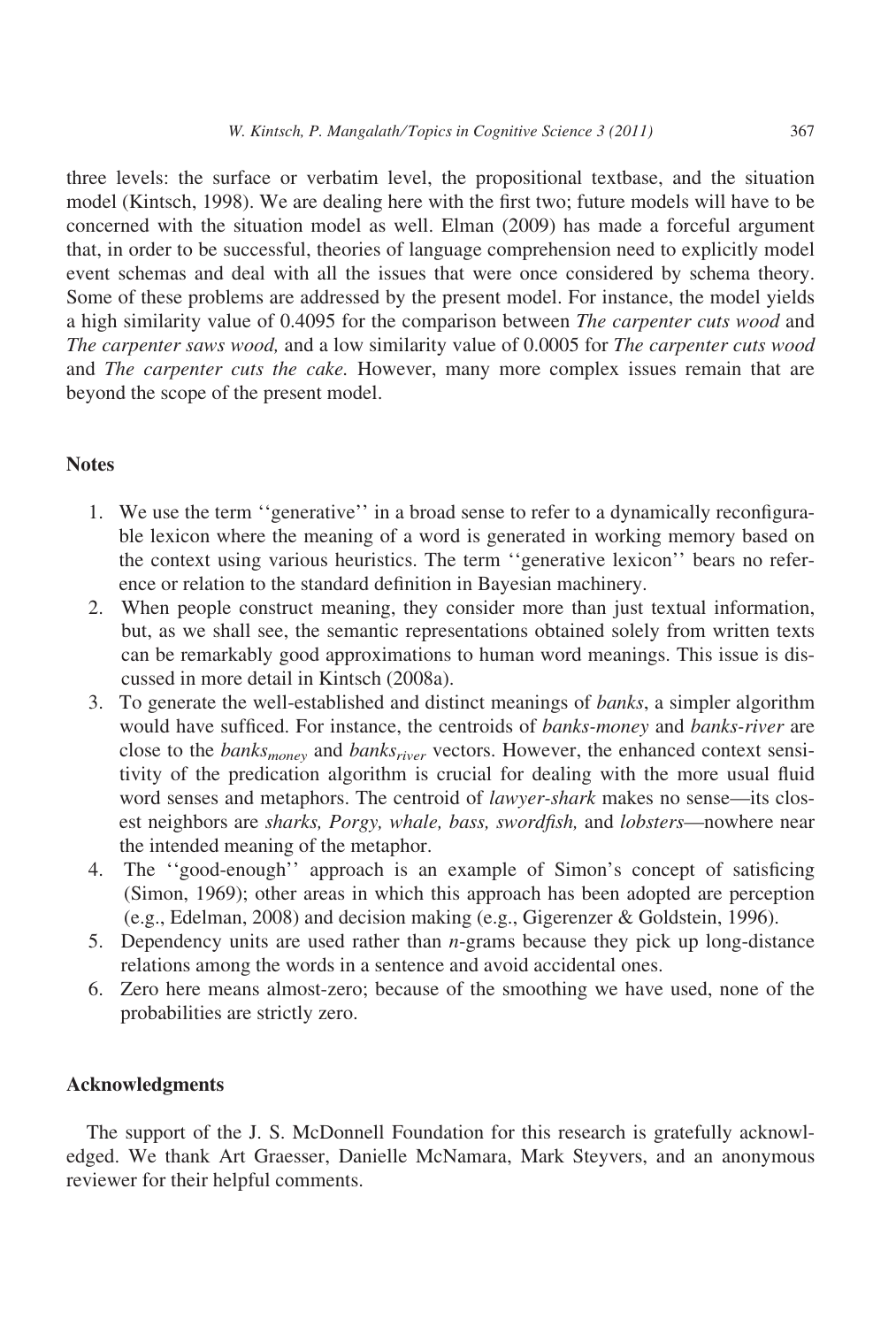#### **References**

- Andrews, M., Vigliocco, G., & Vinson, D. (2009). Integrating attributional and distributional information to learn semantic representations. Psychological Review, 116, 463–498.
- Balota, D. A. (1990). The role of meaning in word recognition. In G. B. d'Arcais, D. A. Balota, & K. Rayner (Eds.), Comprehension processes in reading (pp. 9–32). Hillsdale, NJ: Erlbaum.
- Barclay, J. R., Bransford, J. D., Franks, J. J., McCarrell, N. S., & Nitsch, K. (1974). Comprehension and semantic flexibility. Journal of Verbal Learning and Verbal Behavior, 13, 471–481.
- Barsalou, L. W. (1987). Are there static category representations in long-term memory? Behavioral and Brain Sciences, 9, 651–652.
- Bates, E., & Goodman, J. C. (2001). On the inseparability of grammar and the lexicon: Evidence from acquisition. In M. Tomasello & E. Bates (Eds.), Language development (pp. 134-162). Oxford, England: Blackwell.
- Brainerd, C. J., Wright, R., & Reyna, V. F. (2002). Dual-retrieval processes in free and associative recall. Journal of Memory and Language, 46, 120–152.
- Bresnan, J., & Kaplan, R. (1982). Lexical functional grammar: A formal system for grammatical representation. In J. Bresnan (Ed.), *The mental representation of grammatical relations* (pp. 17–52). Cambridge, MA: MIT Press.
- Burgess, C., & Lund, K. (2000). The dynamics of meaning in memory. In E. Dietrich & A. B. Markman (Eds.), Cognitive dynamics: Conceptual change in humans and machines (pp. 117–156). Mahwah, NJ: Erlbaum.
- Dennis, S. (2005). A memory-based account of verbal cognition. Cognitive Science, 29, 145–193.
- Dennis, S., & Kintsch, W. (2008). Text mapping and inference rule generation problems in text comprehension: Evaluating a memory-based account. In F. Schmalhofer & C. Perfetti (Eds.), Higher level language processes in the brain: Inference and comprehension processes (pp. 105–132). Mahwah, NJ: Erlbaum.
- Edelman, S. (2008). Computing the mind. Oxford, England: Oxford University Press.
- Elman, J. L. (2009). On the meaning of words and dinosaur bones: Lexical knowledge without a lexicon. Cognitive Science, 33, 547–582.
- Ericsson, K. A., & Kintsch, W. (1995). Long-term working memory. Psychological Review, 102, 211–245.
- Ferreira, F., & Patson, N. D. (2007). The 'good-enough' approach to language comprehension. Language and Linguistics Compass, 1, 71–83.
- Firth, J. R. (1957). Studies in linguistic analysis. Oxford, England: Basil Blackwell.
- Garrod, S., Freudenthal, D., & Boyle, E. (1994). The role of different type of anaphor in the on-line resolution of sentences in a discourse. Journal of Memory and Language, 33, 38–68.
- Gigerenzer, G., & Goldstein, D. G. (1996). Reasoning the fast and frugal way: Models of bounded rationality. Psychological Review, 103, 650–669.
- Goldberg, A. E. (2006). Constructions at work: The nature of generalizations in language. Oxford, England: Oxford University Press.
- Goldstone, R. L., Feng, Y., & Rogosky, B. (2005). Connecting concepts to the world and each other. In D. Pecher & R. A. Zwaan (Eds.), Grounding cognition: The role of perception in action, memory, and thinking (pp. 219–314). Cambridge, England: Cambridge University Press.
- Griffiths, T. L., & Steyvers, M. (2004). Finding scientific topics. Proceedings of the National Academy of Sciences, 101, 5228–5235.
- Griffiths, T. L., Steyvers, M., & Tenenbaum, J. B. (2007). Topics in semantic representation. Psychological Review, 114, 211–244.
- Hamberger, M. J., Friedman, D., & Rosen, J. (1996). Completion norms collected from younger and older adults for 198 sentence contexts. Behavior Research Methods, Instruments & Computers, 28(1), 102–108.
- Hintzman, D. L. (1984). MINERVA2: A simulation model of human memory. Behavior Research Methods, Instruments, and Computers, 16, 96–101.
- Jones, M. N., Kintsch, W., & Mewhort, D. J. K. (2006). High-dimensional semantic space accounts of priming. Journal of Memory and Language, 55, 534–552.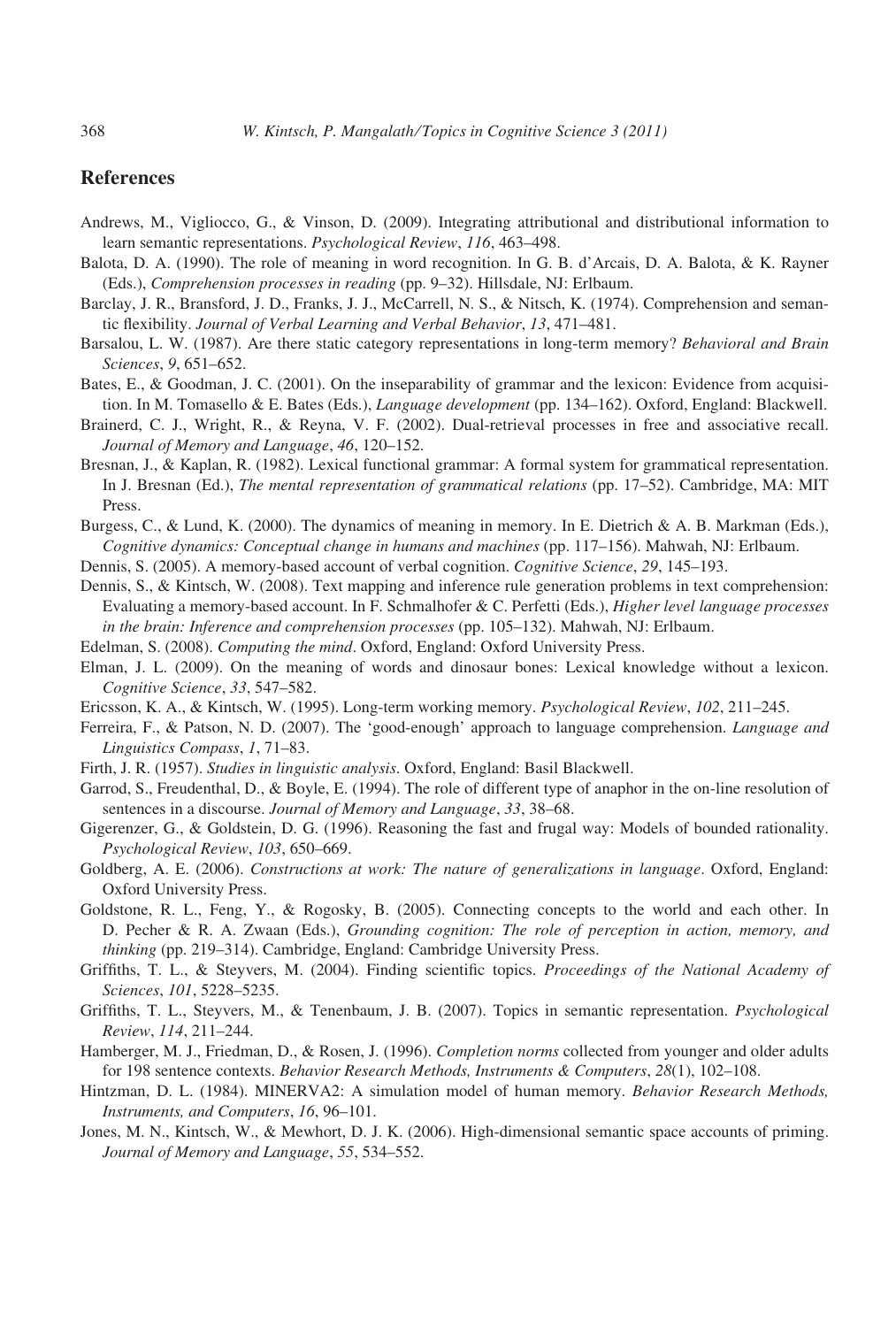- Jones, M. N., & Mewhort, D. (2007). Representing word meaning and order information in a composite holographic lexicon. Psychological Review, 114, 1–37.
- Joshi, A. K. (2004). Starting with complex primitives pays off: Complicate locally, simplify globally. Cognitive Science, 28, 647–668.
- Kintsch, W. (1974). The representation of meaning in memory. Hillsdale, NJ: Erlbaum.
- Kintsch, W. (1998). Comprehension: A paradigm for cognition. New York: Cambridge University Press.
- Kintsch, W. (2001). Predication. Cognitive Science, 25, 173–202.
- Kintsch, W. (2007). Meaning in context. In T. K. Landauer, D. McNamara, S. Dennis, & W. Kintsch (Eds.), Latent semantic analysis (pp. 89–105). Mahwah, NJ: Erlbaum.
- Kintsch, W. (2008a). Symbol systems and perceptual representations. In M. De Vega, A. Glenberg, & A. Graesser (Eds.), Symbolic and embodied meaning (pp. 145–164). New York: Oxford University Press.
- Kintsch, W. (2008b). How the mind computes the meaning of metaphor: A simulation based on LSA. In R. Gibbs (Ed.), *Handbook of metaphor and thought* (pp. 129–142). New York: Cambridge University Press.
- Kintsch, E., Caccamise, D., Franzke, M., Johnson, N., & Dooley, S. (2007). Summary Street: Computer-guided summary writing. In T. K. Landauer, D. McNamara, S. Dennis, & W. Kintsch (Eds.), *Handbook of latent* semantic analysis (pp. 263–278). Mahwh, NJ: Erlbaum.
- Klein, D. E., & Murphy, G. L. (2001). The representation of polysemous words. Journal of Memory and Language, 45, 259–282.
- Kwantes, P. J. (2005). Using context to build semantics. Psychonomic Bulletin & Review, 12, 703–710.
- Landauer, T. K., & Dumais, S. T. (1997). A solution to Plato's problem: The Latent Semantic Analysis theory of acquisition, induction and representation of knowledge. Psychological Review, 104, 211–240.
- Landauer, T. K., Laham, D., & Foltz, P. W. (2003). Automated scoring and annotation of essays with the Intelligent Essay Assessor. Assessment in Education, 10, 295–308.
- Landauer, T. K., McNamara, D., Dennis, S., & Kintsch, W. (Eds.) (2007). Latent semantic analysis. Mahwah, NJ: Erlbaum.
- MacDonald, J. L., & MacWhinney, B. (1995). Time course of anaphor resolution: Effects of implicit verb causality and gender. Journal of Memory and Language, 34, 543–566.
- MacDonald, M. C., Pearlmutter, N. J., & Seidenberg, M. S. (1994). Lexical nature of syntactic ambiguity resolution. Psychological Review, 101, 676–703.
- Martin, D. I., & Berry, M. W. (2007). Mathematical foundations behind Latent Semantic Analysis. In T. K. Landauer, D. S. McNamara, S. Dennis, & W. Kintsch (Eds.), Handbook of latent semantic analysis (pp. 35–56). Mahwah, NJ: Erlbaum.
- Mel'cuk, I. (1988). Dependency syntax: Theory and practice. New York: State University of New York Press.
- Murdock, B. B. Jr (1982). A theory for the storage and retrieval of items and associative information. Psychological Review, 89, 609–626.
- Nelson, D. L., McEvoy, C. L., & Schreiber, T. A. (1998) The University of South Florida word association, rhyme, and word fragment norms. Available at: http://www.usf.edu/Free Association/. Accessed on July 20, 2010.
- Nivre, J., Hall, J., Chanev, J., Eryigit, A., Kuebler, G., Marinov, S., & Marsi, E. (2007). MaltParser: A languageindependent system for data-driven dependency parsing. Natural Language Engineering, 13, 1–41.
- Quesada, J. (2007). Creating your own LSA spaces. In T. K. Landauer, D. S. McNamara, S. Dennis, & W. Kintsch (Eds.), Handbook of latent semantic analysis (pp. 71–88). Mahwah, NJ: Erlbaum.
- Rumelhart, D. E. (1979). Some problems with the notion that words have literal meanings. In A. Ortony (Ed.), Metaphor and thought (pp. 71–82). Cambridge, England: Cambridge University Press.
- Saussure, F. (1959). Course in general linguistics. (W. Baskin, Trans.) New York: McGraw-Hill.
- Sgall, P., Hajicova, E., & Panevova, J. (1986). The meaning of the sentence in its pragmatic aspects. Amsterdam: Reidel.
- Simon, H. A. (1969). The sciences of the artificial. Cambridge, MA: MIT Press.
- Solan, Z., Horn, D., Ruppin, E., & Edelman, S. (2005). Unsupervised learning of natural languages. Proceedings of the National Academy of Sciences, 102, 11629–11634.